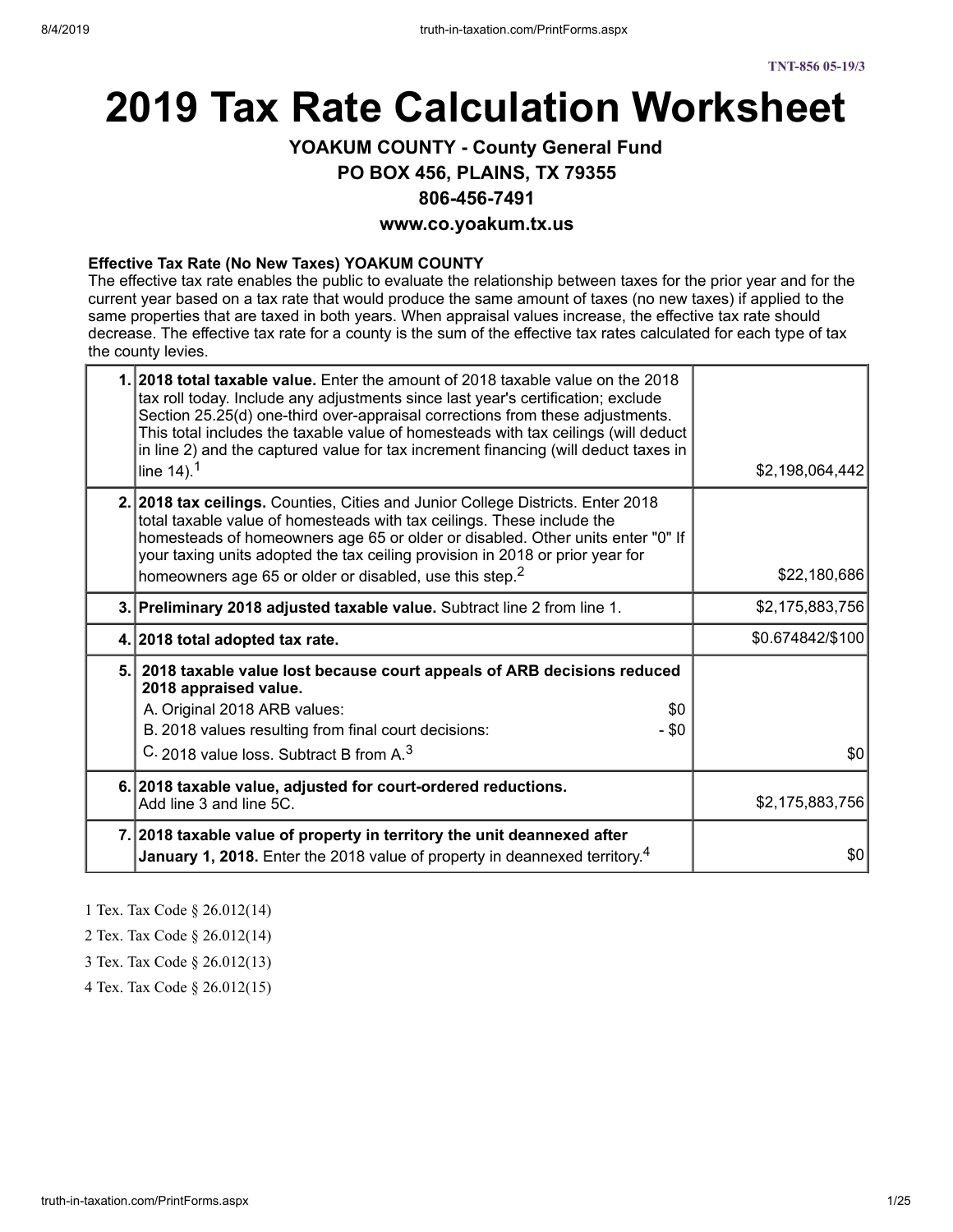# **2019 Tax Rate Calculation Worksheet (continued) YOAKUM COUNTY - County General Fund**

| 8.  | 2018 taxable value lost because property first qualified for an exemption<br>in 2019. Note that lowering the amount or percentage of an existing exemption<br>does not create a new exemption or reduce taxable value. If the taxing unit<br>increased an original exemption, use the difference between the original<br>exempted amount and the increased exempted amount. Do not include value<br>lost due to freeport or "goods-in-transit" exemptions.<br>A. Absolute exemptions. Use 2018 market value:<br>\$910,584<br>B. Partial exemptions. 2019 exemption amount or<br>2019 percentage exemption times 2018 value:<br>$+$ \$1,953,538<br>C. Value loss. Add A and B. <sup>5</sup> | \$2,864,122     |
|-----|--------------------------------------------------------------------------------------------------------------------------------------------------------------------------------------------------------------------------------------------------------------------------------------------------------------------------------------------------------------------------------------------------------------------------------------------------------------------------------------------------------------------------------------------------------------------------------------------------------------------------------------------------------------------------------------------|-----------------|
| 9.  | 2018 taxable value lost because property first qualified for agricultural<br>appraisal (1-d or 1-d-1), timber appraisal, recreational/scenic appraisal or<br>public access airport special appraisal in 2019. Use only those properties<br>that first qualified in 2019; do not use properties that qualified in 2018.<br>A. 2018 market value:<br>\$0<br>B. 2019 productivity or special appraised value:<br>$-$ \$0<br>C. Value loss. Subtract B from A. <sup>6</sup>                                                                                                                                                                                                                    | \$0             |
|     | 10. Total adjustments for lost value. Add lines 7, 8C and 9C.                                                                                                                                                                                                                                                                                                                                                                                                                                                                                                                                                                                                                              | \$2,864,122     |
|     | 11. 2018 adjusted taxable value. Subtract line 10 from line 6.                                                                                                                                                                                                                                                                                                                                                                                                                                                                                                                                                                                                                             | \$2,173,019,634 |
|     | 12. Adjusted 2018 taxes. Multiply line 4 by line 11 and divide by \$100.                                                                                                                                                                                                                                                                                                                                                                                                                                                                                                                                                                                                                   | \$14,664,449    |
|     | 13. Taxes refunded for years preceding tax year 2018. Enter the amount of<br>taxes refunded by the taxing unit for tax years preceding tax year 2018. Types<br>of refunds include court decisions, Tax Code § 25.25(b) and (c) corrections and<br>Tax Code § 31.11 payment errors. Do not include refunds for tax year 2018.<br>This line applies only to tax years preceding tax year 2018. <sup>7</sup>                                                                                                                                                                                                                                                                                  | \$14,689        |
|     | 14. Taxes in tax increment financing (TIF) for tax year 2018. Enter the amount of<br>taxes paid into the tax increment fund for a reinvestment zone as agreed by the<br>taxing unit. If the unit has no 2019 captured appraised value in Line 16D, enter<br>$"0"$ . <sup>8</sup>                                                                                                                                                                                                                                                                                                                                                                                                           | \$0             |
|     | 15. Adjusted 2018 taxes with refunds and TIF adjustment. Add lines 12 and 13,<br>subtract line 14.9                                                                                                                                                                                                                                                                                                                                                                                                                                                                                                                                                                                        | \$14,679,138    |
| 16. | Total 2019 taxable value on the 2019 certified appraisal roll today. This<br>value includes only certified values and includes the total taxable value of<br>homesteads with tax ceilings (will deduct in line 18). These homesteads<br>includes homeowners age 65 or older or disabled. <sup>10</sup><br>A. Certified values only:<br>\$2,812,870,740<br>B. Counties: Include railroad rolling stock values<br>certified by the Comptroller's office:<br>$+$ \$0                                                                                                                                                                                                                          |                 |

- 5 Tex. Tax Code § 26.012(15)
- 6 Tex. Tax Code § 26.012(15)
- 7 Tex. Tax Code § 26.012(13)
- 8 Tex. Tax Code § 26.03(c)
- 9 Tex. Tax Code § 26.012(13)
- 10 Tex. Tax Code § 26.012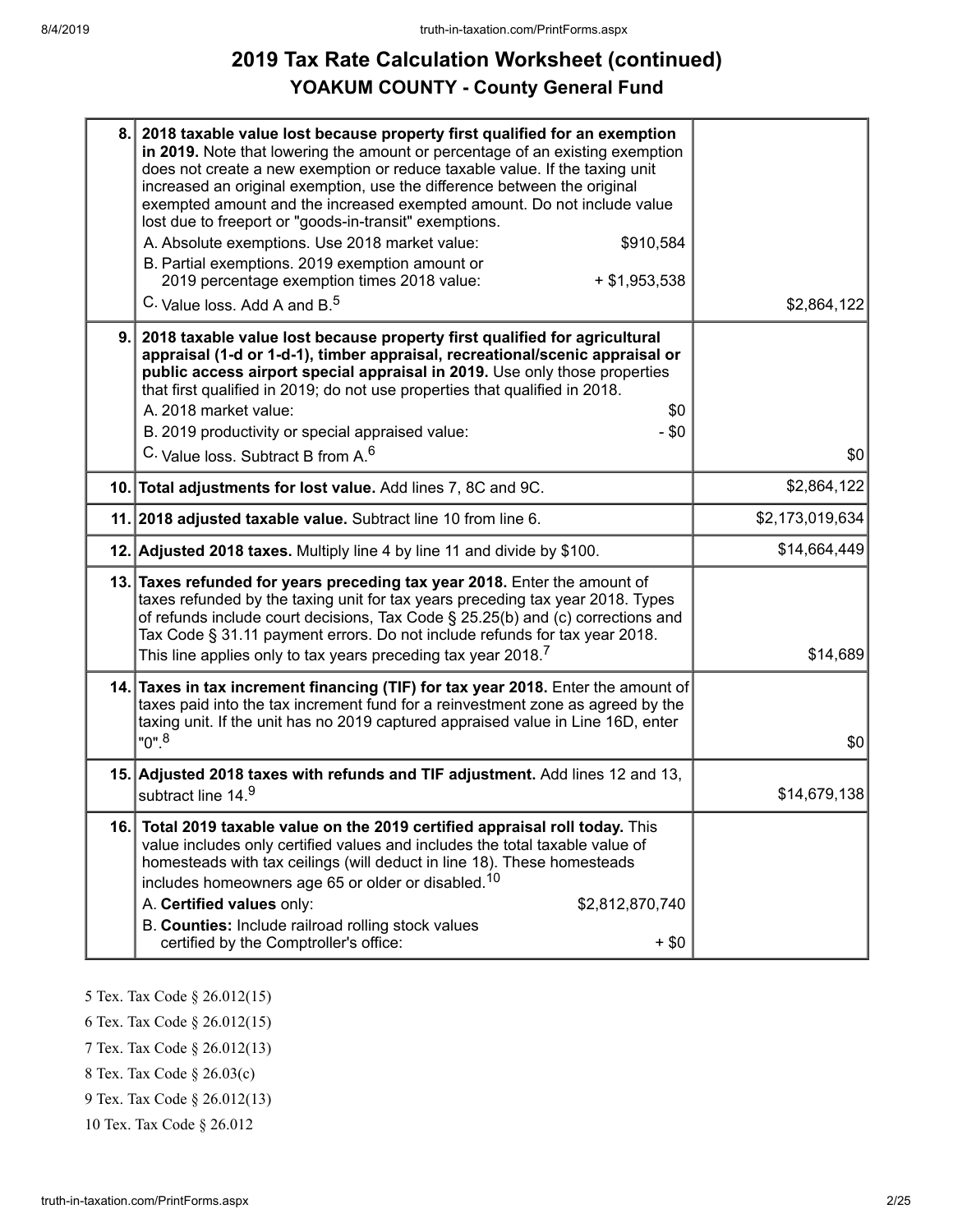# **2019 Tax Rate Calculation Worksheet (continued) YOAKUM COUNTY - County General Fund**

| (cont.) | 16. C. Pollution control and energy storage system<br>exemption: Deduct the value of property<br>exempted for the current tax year for the first time<br>as pollution control or energy storage system<br>property:<br>D. Tax increment financing: Deduct the 2019<br>captured appraised value of property taxable by a<br>taxing unit in a tax increment financing zone for<br>which the 2019 taxes will be deposited into the<br>tax increment fund. Do not include any new<br>property value that will be included in line 21<br>below. <sup>11</sup><br>E. Total 2019 value. Add A and B, then subtract C<br>and D.                                                                                                                                                                                                                                                                                                                                                                                                                                                                                                                                                                                                                                       | $-$ \$0<br>$-$ \$0 | \$2,812,870,740 |
|---------|---------------------------------------------------------------------------------------------------------------------------------------------------------------------------------------------------------------------------------------------------------------------------------------------------------------------------------------------------------------------------------------------------------------------------------------------------------------------------------------------------------------------------------------------------------------------------------------------------------------------------------------------------------------------------------------------------------------------------------------------------------------------------------------------------------------------------------------------------------------------------------------------------------------------------------------------------------------------------------------------------------------------------------------------------------------------------------------------------------------------------------------------------------------------------------------------------------------------------------------------------------------|--------------------|-----------------|
| 17.     | Total value of properties under protest or not included on certified<br>appraisal roll. <sup>12</sup><br>A. 2019 taxable value of properties under protest.<br>The chief appraiser certifies a list of properties still<br>under ARB protest. The list shows the appraisal<br>district's value and the taxpayer's claimed value, if<br>any or an estimate of the value if the taxpayer<br>wins. For each of the properties under protest,<br>use the lowest of these values. Enter the total<br>value. <sup>13</sup><br>B. 2019 value of properties not under protest or<br>included on certified appraisal roll. The chief<br>appraiser gives taxing units a list of those taxable<br>properties that the chief appraiser knows about<br>but are not included at appraisal roll certification.<br>These properties also are not on the list of<br>properties that are still under protest. On this list<br>of properties, the chief appraiser includes the<br>market value, appraised value and exemptions for<br>the preceding year and a reasonable estimate of<br>the market value, appraised value and<br>exemptions for the current year. Use the lower<br>market, appraised or taxable value (as<br>appropriate). Enter the total value. <sup>14</sup> | \$0<br>$+$ \$0     |                 |

11 Tex. Tax Code § 26.03(c)

12 Tex. Tax Code § 26.01(c) and (d)

13 Tex. Tax Code § 26.04 and 26.041

14 Tex. Tax Code § 26.04 and 26.041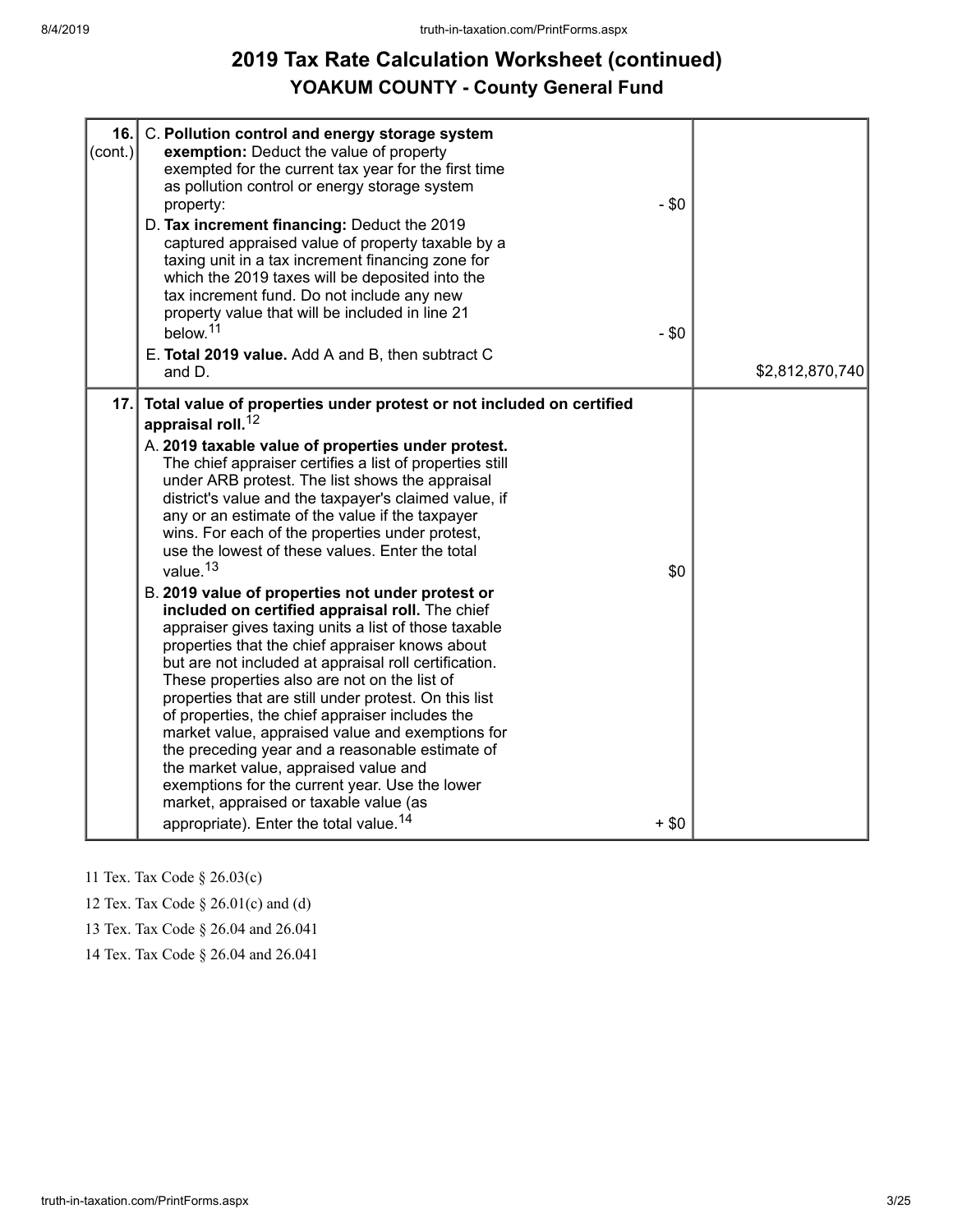# **2019 Tax Rate Calculation Worksheet (continued) YOAKUM COUNTY - County General Fund**

| 17.1<br>(cont.) | C. Total value under protest or not certified. Add<br>A and B.                                                                                                                                                                                                                                                                                                                                                                                                                                                                                                                                                                                 | \$0              |
|-----------------|------------------------------------------------------------------------------------------------------------------------------------------------------------------------------------------------------------------------------------------------------------------------------------------------------------------------------------------------------------------------------------------------------------------------------------------------------------------------------------------------------------------------------------------------------------------------------------------------------------------------------------------------|------------------|
|                 | 18. 2019 tax ceilings. Counties, cities and junior colleges enter 2019 total taxable<br>value of homesteads with tax ceilings. These include the homesteads of<br>homeowners age 65 or older or disabled. Other taxing units enter "0". If your<br>taxing units adopted the tax ceiling provision in 2018 or prior year for<br>homeowners age 65 or older or disabled, use this step. <sup>15</sup>                                                                                                                                                                                                                                            | \$21,692,407     |
|                 | 19. 2019 total taxable value. Add lines 16E and 17C. Subtract line 18.                                                                                                                                                                                                                                                                                                                                                                                                                                                                                                                                                                         | \$2,791,178,333  |
|                 | 20. Total 2019 taxable value of properties in territory annexed after January<br>1, 2008. Include both real and personal property. Enter the 2019 value of<br>property in territory annexed. <sup>16</sup>                                                                                                                                                                                                                                                                                                                                                                                                                                     | \$0              |
|                 | 21. Total 2019 taxable value of new improvements and new personal property<br>located in new improvements. New means the item was not on the appraisal<br>roll in 2018. An improvement is a building, structure, fixture or fence erected on<br>or affixed to land. New additions to existing improvements may be included if<br>the appraised value can be determined. New personal property in a new<br>improvement must have been brought into the taxing unit after January 1, 2018<br>and be located in a new improvement. New improvements do include property<br>on which a tax abatement agreement has expired for 2019. <sup>17</sup> | \$2,430,547      |
|                 | 22. Total adjustments to the 2019 taxable value. Add lines 20 and 21.                                                                                                                                                                                                                                                                                                                                                                                                                                                                                                                                                                          | \$2,430,547      |
|                 | 23. 2019 adjusted taxable value. Subtract line 22 from line 19.                                                                                                                                                                                                                                                                                                                                                                                                                                                                                                                                                                                | \$2,788,747,786  |
|                 | 24. 2019 effective tax rate. Divide line 15 by line 23 and multiply by \$100. <sup>18</sup>                                                                                                                                                                                                                                                                                                                                                                                                                                                                                                                                                    | \$0.526370/\$100 |
|                 | 25. COUNTIES ONLY. Add together the effective tax rates for each type of tax the<br>county levies. The total is the 2019 county effective tax rate. <sup>19</sup>                                                                                                                                                                                                                                                                                                                                                                                                                                                                              | \$0.630477/\$100 |

15 Tex. Tax Code § 26.012(6)

16 Tex. Tax Code § 26.012(17)

17 Tex. Tax Code § 26.012(17)

18 Tex. Tax Code § 26.04(c)

19 Tex. Tax Code § 26.04(d)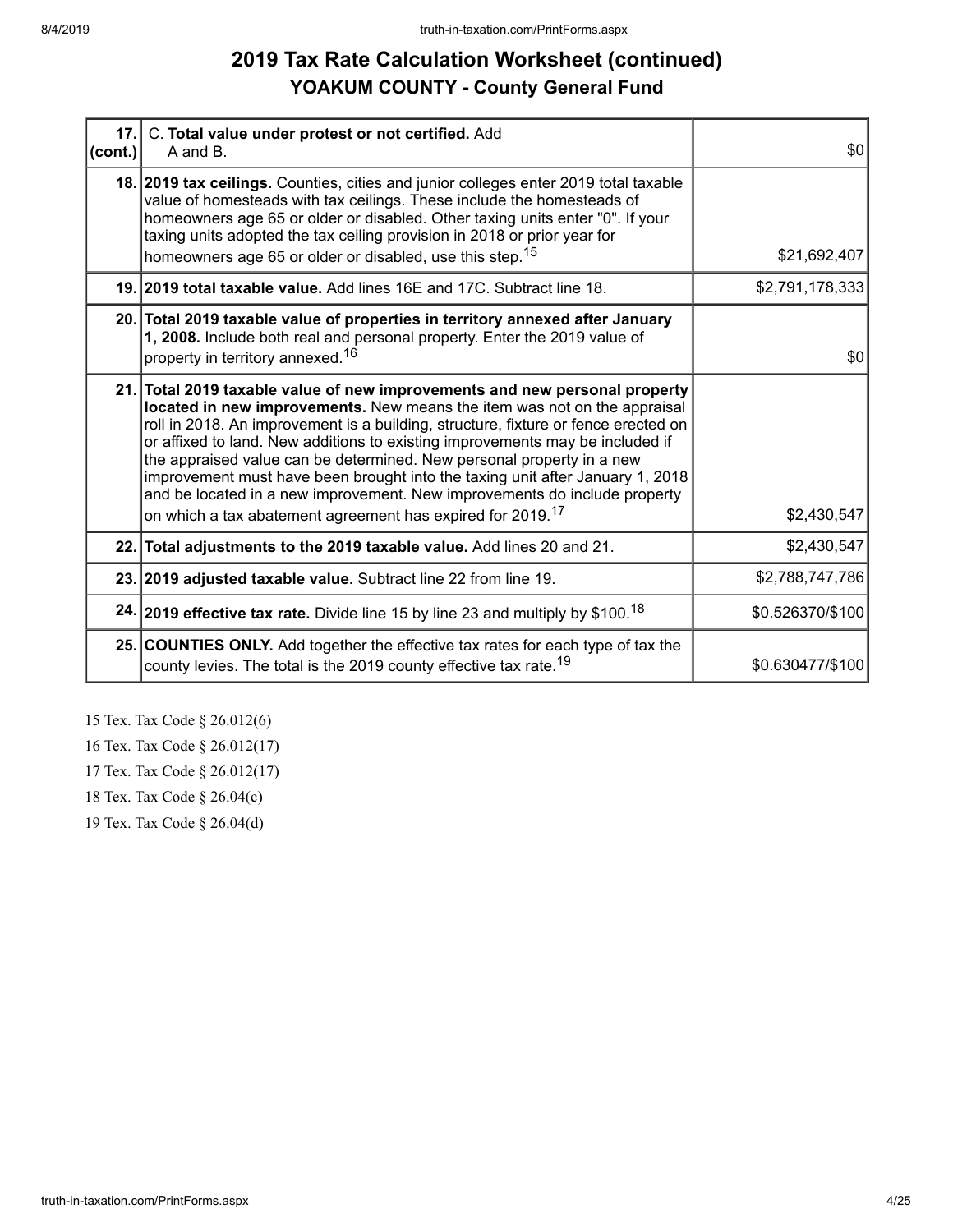## **Rollback Tax Rate YOAKUM COUNTY - County General Fund**

The rollback tax rate is split into two separate rates:

- 1. **Maintenance and Operations (M&O):** The M&O portion is the tax rate that is needed to raise the same amount of taxes that the taxing unit levied in the prior year plus eight percent. This rate accounts for such things as salaries, utilities and day-to-day operations.
- 2. **Debt:** The debt tax rate includes the debt service necessary to pay the taxing unit's debt payments in the coming year. This rate accounts for principal and interest on bonds and other debt secured by property tax revenue

The rollback tax rate for a county is the sum of the rollback tax rates calculated for each type of tax the county levies. In most cases the rollback tax rate exceeds the effective tax rate, but occasionally decreases in a taxing unit's debt service will cause the effective tax rate to be higher than the rollback tax rate.

|      | 26. 2018 maintenance and operations (M&O) tax rate.                                                                                                                                                                                                                                                                                                                                                                                                                                                                                                                                                                                                                                                                                                                                                                                                                                                                                                                                                                                                                                                                                                                                                                                                                                                                                 | \$0.649070/\$100 |
|------|-------------------------------------------------------------------------------------------------------------------------------------------------------------------------------------------------------------------------------------------------------------------------------------------------------------------------------------------------------------------------------------------------------------------------------------------------------------------------------------------------------------------------------------------------------------------------------------------------------------------------------------------------------------------------------------------------------------------------------------------------------------------------------------------------------------------------------------------------------------------------------------------------------------------------------------------------------------------------------------------------------------------------------------------------------------------------------------------------------------------------------------------------------------------------------------------------------------------------------------------------------------------------------------------------------------------------------------|------------------|
|      | 27. 2018 adjusted taxable value. Enter the amount from line 11.                                                                                                                                                                                                                                                                                                                                                                                                                                                                                                                                                                                                                                                                                                                                                                                                                                                                                                                                                                                                                                                                                                                                                                                                                                                                     | \$2,173,019,634  |
| 28.1 | 2018 M&O taxes.<br>\$14,104,418<br>A. Multiply line 26 by line 27 and divide by \$100.<br>B. Cities, counties and hospital districts with<br>additional sales tax: Amount of additional sales<br>tax collected and spent on M&O expenses in<br>2018. Enter amount from full year's sales tax<br>revenue spent for M&O in 2018 fiscal year, if any.<br>Other units, enter "0." Counties exclude any<br>amount that was spent for economic development<br>grants from the amount of sales tax spent.<br>$+$ \$0<br>C. Counties: Enter the amount for the state criminal<br>justice mandate. If second or later year, the<br>amount is for increased cost above last year's<br>amount. Other units, enter "0."<br>$+$ \$17,984<br>D. Transferring function: If discontinuing all of a<br>department, function or activity and transferring it<br>to another unit by written contract, enter the<br>amount spent by the unit discontinuing the<br>function in the 12 months preceding the month of<br>this calculation. If the unit did not operate this<br>function for this 12-month period, use the amount<br>spent in the last full fiscal year in which the unit<br>operated the function. The unit discontinuing the<br>function will subtract this amount in H below. The<br>unit receiving the function will add this amount in |                  |
|      | $+/-$ \$0<br>H below. Other units, enter "0."                                                                                                                                                                                                                                                                                                                                                                                                                                                                                                                                                                                                                                                                                                                                                                                                                                                                                                                                                                                                                                                                                                                                                                                                                                                                                       |                  |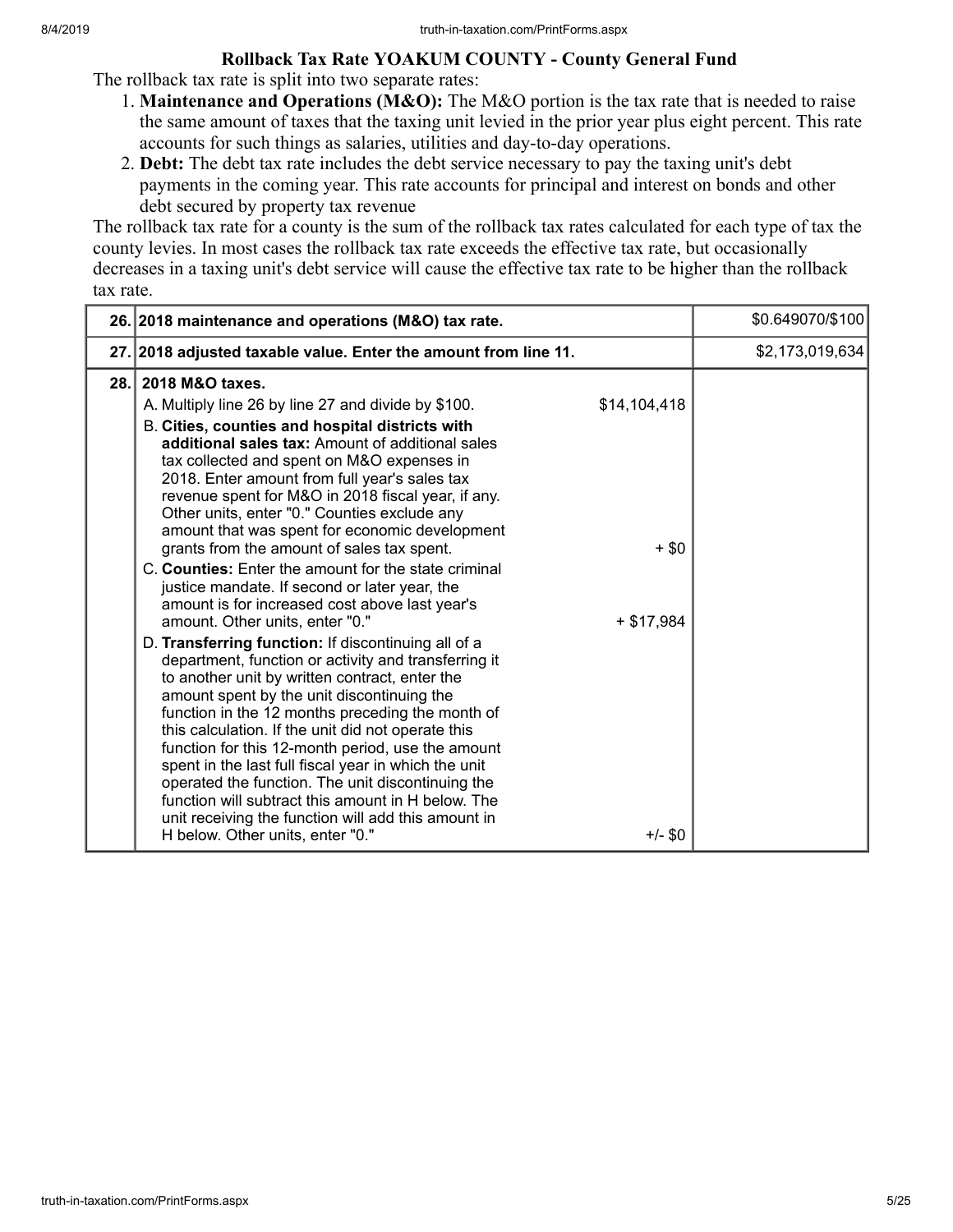# **Rollback Tax Rate (continued) YOAKUM COUNTY - County General Fund**

| 28.<br>(cont.) | E. Taxes refunded for years preceding tax year<br>2018: Enter the amount of M&O taxes refunded<br>in the preceding year for taxes before that year.<br>Types of refunds include court decisions, Tax<br>Code Section 25.25(b) and (c) corrections and<br>Tax Code Section 31.11 payment errors. Do not<br>include refunds for tax year 2018. This line<br>applies only to tax years preceding tax year<br>2018.<br>$+ $14,689$<br>F. Enhanced indigent health care expenditures:<br>Enter the increased amount for the current year's<br>enhanced indigent health care expenditures<br>above the preceding tax year's enhanced<br>indigent health care expenditures, less any state<br>$+$ \$0<br>assistance.<br>G. Taxes in tax increment financing (TIF): Enter<br>the amount of taxes paid into the tax increment<br>fund for a reinvestment zone as agreed by the<br>taxing unit. If the unit has no 2019 captured<br>$-$ \$0<br>appraised value in Line 16D, enter "0."<br>H. Adjusted M&O Taxes. Add A, B, C, E and F. For<br>unit with D, subtract if discontinuing function and<br>add if receiving function. Subtract G. | \$14,137,091     |
|----------------|-----------------------------------------------------------------------------------------------------------------------------------------------------------------------------------------------------------------------------------------------------------------------------------------------------------------------------------------------------------------------------------------------------------------------------------------------------------------------------------------------------------------------------------------------------------------------------------------------------------------------------------------------------------------------------------------------------------------------------------------------------------------------------------------------------------------------------------------------------------------------------------------------------------------------------------------------------------------------------------------------------------------------------------------------------------------------------------------------------------------------------------|------------------|
|                | 29. 2019 adjusted taxable value.<br>Enter line 23 from the Effective Tax Rate Worksheet.                                                                                                                                                                                                                                                                                                                                                                                                                                                                                                                                                                                                                                                                                                                                                                                                                                                                                                                                                                                                                                          | \$2,788,747,786  |
|                | 30. 2019 effective maintenance and operations rate.<br>Divide line 28H by line 29 and multiply by \$100.                                                                                                                                                                                                                                                                                                                                                                                                                                                                                                                                                                                                                                                                                                                                                                                                                                                                                                                                                                                                                          | \$0.506933/\$100 |
|                | 31. 2019 rollback maintenance and operation rate.<br>Multiply line 30 by 1.08.                                                                                                                                                                                                                                                                                                                                                                                                                                                                                                                                                                                                                                                                                                                                                                                                                                                                                                                                                                                                                                                    | \$0.547487/\$100 |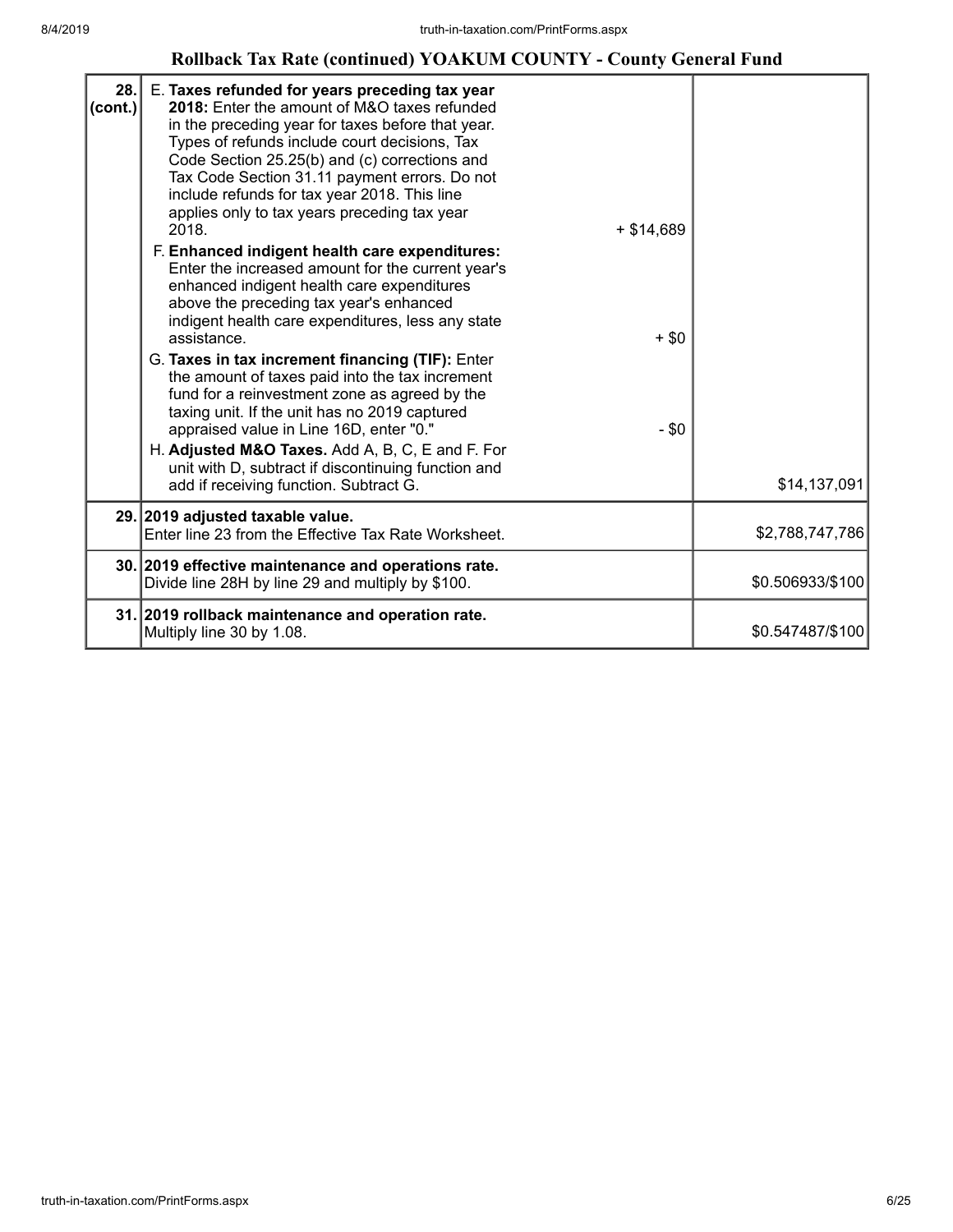# **Rollback Tax Rate (continued) YOAKUM COUNTY - County General Fund**

| 32. | Total 2019 debt to be paid with property taxes and additional sales tax<br>revenue.<br>"Debt" means the interest and principal that will be paid on debts that:<br>(1) are paid by property taxes,<br>(2) are secured by property taxes,<br>(3) are scheduled for payment over a period longer than one year and<br>(4) are not classified in the unit's budget as M&O expenses.<br>A: Debt also includes contractual payments to other<br>taxing units that have incurred debts on behalf of<br>this taxing unit, if those debts meet the four<br>conditions above. Include only amounts that will be<br>paid from property tax revenue. Do not include<br>appraisal district budget payments.<br>Enter debt amount.<br>\$562,750<br>B: Subtract unencumbered fund amount used to<br>reduce total debt.<br>$-\$0$<br>$-\$0$<br>C: Subtract amount paid from other resources.<br>D: Adjusted debt. Subtract B and C from A. | \$562,750        |
|-----|-----------------------------------------------------------------------------------------------------------------------------------------------------------------------------------------------------------------------------------------------------------------------------------------------------------------------------------------------------------------------------------------------------------------------------------------------------------------------------------------------------------------------------------------------------------------------------------------------------------------------------------------------------------------------------------------------------------------------------------------------------------------------------------------------------------------------------------------------------------------------------------------------------------------------------|------------------|
|     | 33. Certified 2018 excess debt collections. Enter the amount certified by the<br>collector.                                                                                                                                                                                                                                                                                                                                                                                                                                                                                                                                                                                                                                                                                                                                                                                                                                 | \$0              |
|     | 34. Adjusted 2019 debt. Subtract line 33 from line 32D.                                                                                                                                                                                                                                                                                                                                                                                                                                                                                                                                                                                                                                                                                                                                                                                                                                                                     | \$562,750        |
|     | 35. Certified 2019 anticipated collection rate. Enter the rate certified by the<br>collector. If the rate is 100 percent or greater, enter 100 percent.                                                                                                                                                                                                                                                                                                                                                                                                                                                                                                                                                                                                                                                                                                                                                                     | 100.000000%      |
|     | 36. 2019 debt adjusted for collections. Divide line 34 by line 35.                                                                                                                                                                                                                                                                                                                                                                                                                                                                                                                                                                                                                                                                                                                                                                                                                                                          | \$562,750        |
|     | 37. 2019 total taxable value. Enter the amount on line 19.                                                                                                                                                                                                                                                                                                                                                                                                                                                                                                                                                                                                                                                                                                                                                                                                                                                                  | \$2,791,178,333  |
|     | 38. 2019 debt tax rate. Divide line 36 by line 37 and multiply by \$100.                                                                                                                                                                                                                                                                                                                                                                                                                                                                                                                                                                                                                                                                                                                                                                                                                                                    | \$0.020161/\$100 |
|     | 39. 2019 rollback tax rate. Add lines 31 and 38.                                                                                                                                                                                                                                                                                                                                                                                                                                                                                                                                                                                                                                                                                                                                                                                                                                                                            | \$0.567648/\$100 |
|     | 40. COUNTIES ONLY. Add together the rollback tax rates for each type of tax the<br>county levies. The total is the 2019 county rollback tax rate.                                                                                                                                                                                                                                                                                                                                                                                                                                                                                                                                                                                                                                                                                                                                                                           | \$0.680083/\$100 |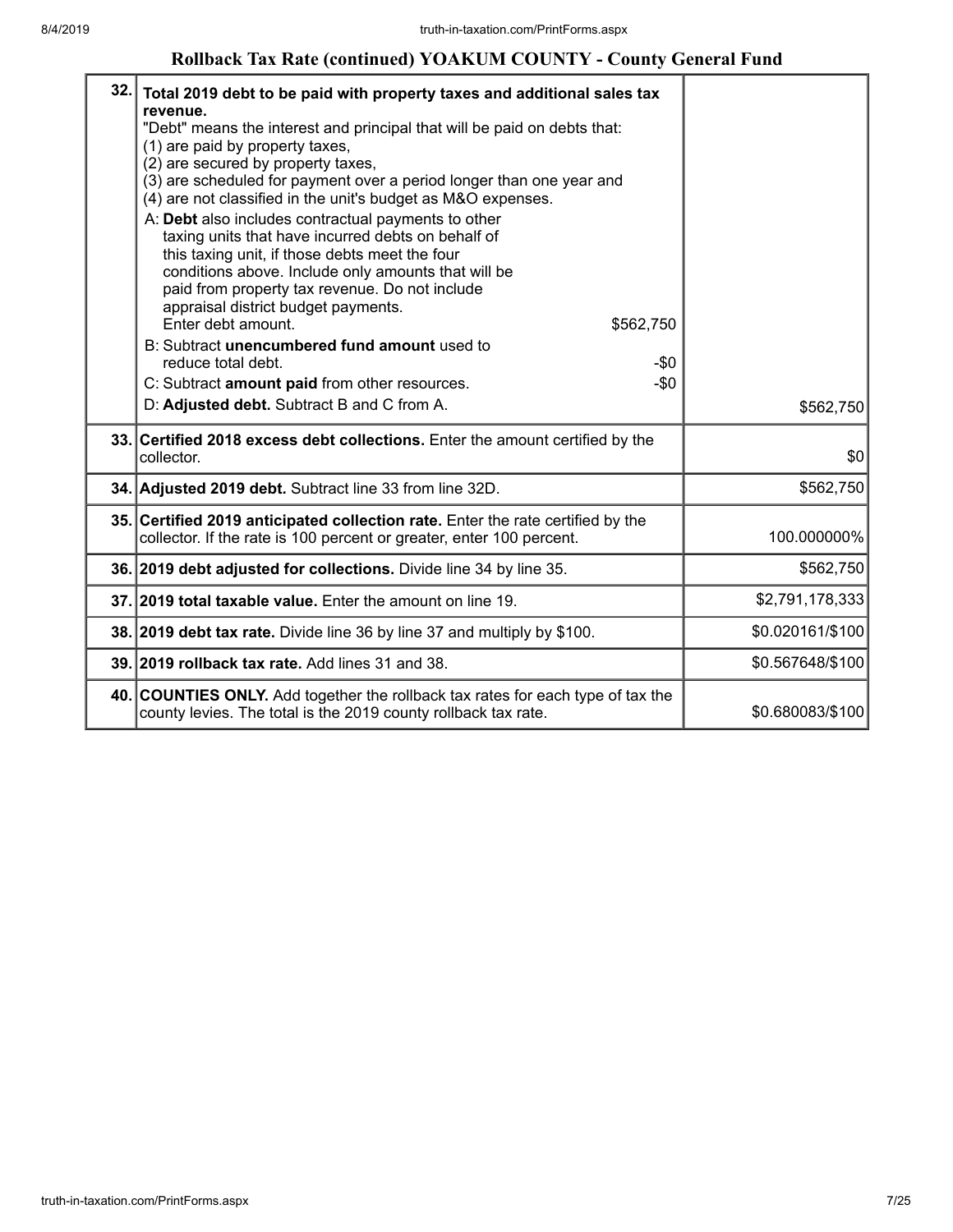#### **Total Tax Rate**

| Indicate the applicable total tax rates as calculated above.                             |            |
|------------------------------------------------------------------------------------------|------------|
| Effective Tax Rate (Line 24; line 25 for counties; or line 46 if adjusted for sales tax) | \$0.630477 |
| Rollback Tax Rate (Line 39; line 40 for counties; or line 48 if adjusted for sales tax)  | \$0.680083 |
| Rollback Tax Rate Adjusted for Pollution Control (Line 52)                               | \$0/\$100  |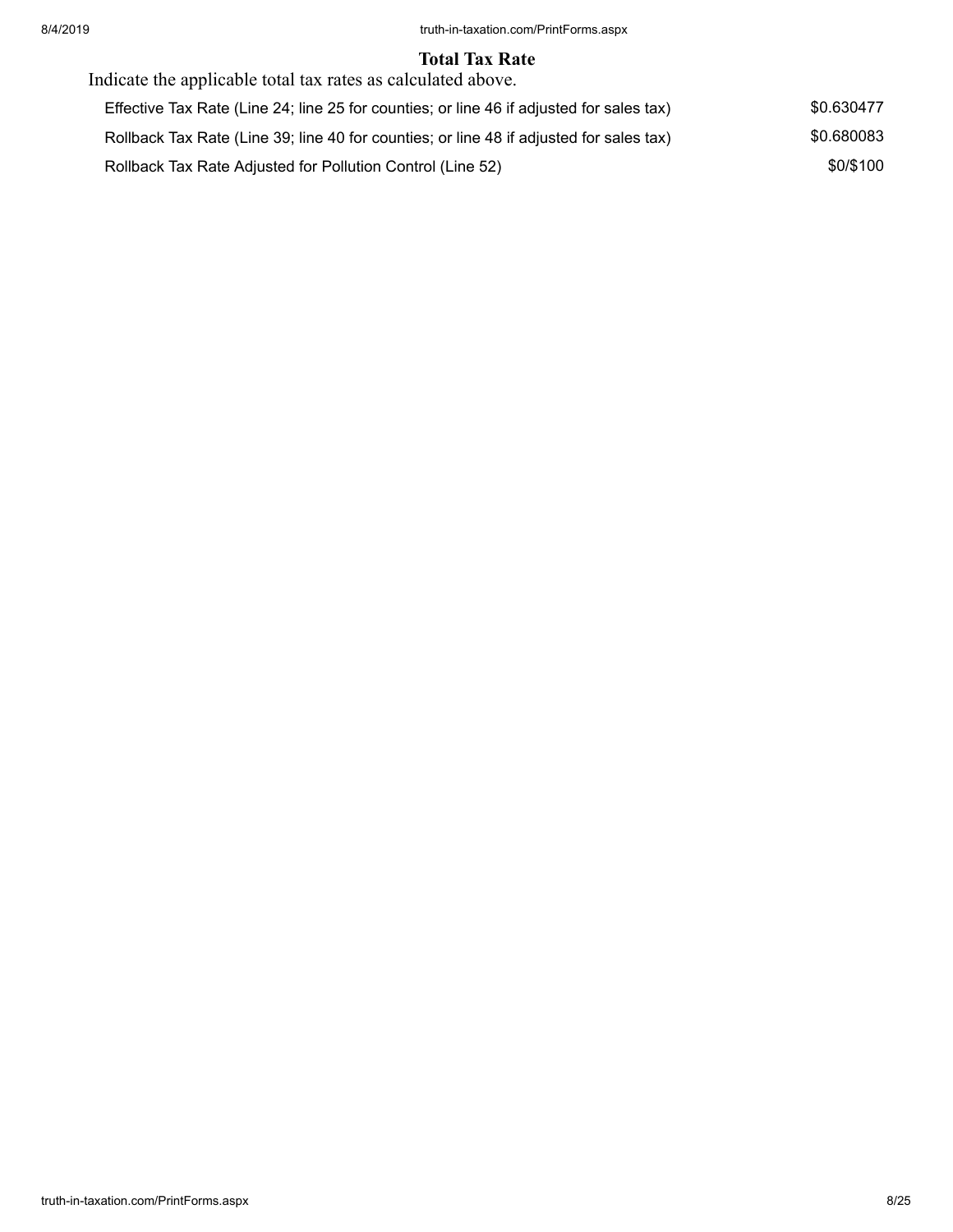# **Taxing Unit Representative Name and Signature**

Enter the name of the person preparing the tax rate as authorized by the governing body of the taxing unit.

# **Print Here**

Printed Name of Taxing Unit Representative

**Sign Here**

Taxing Unit Representative

**Date**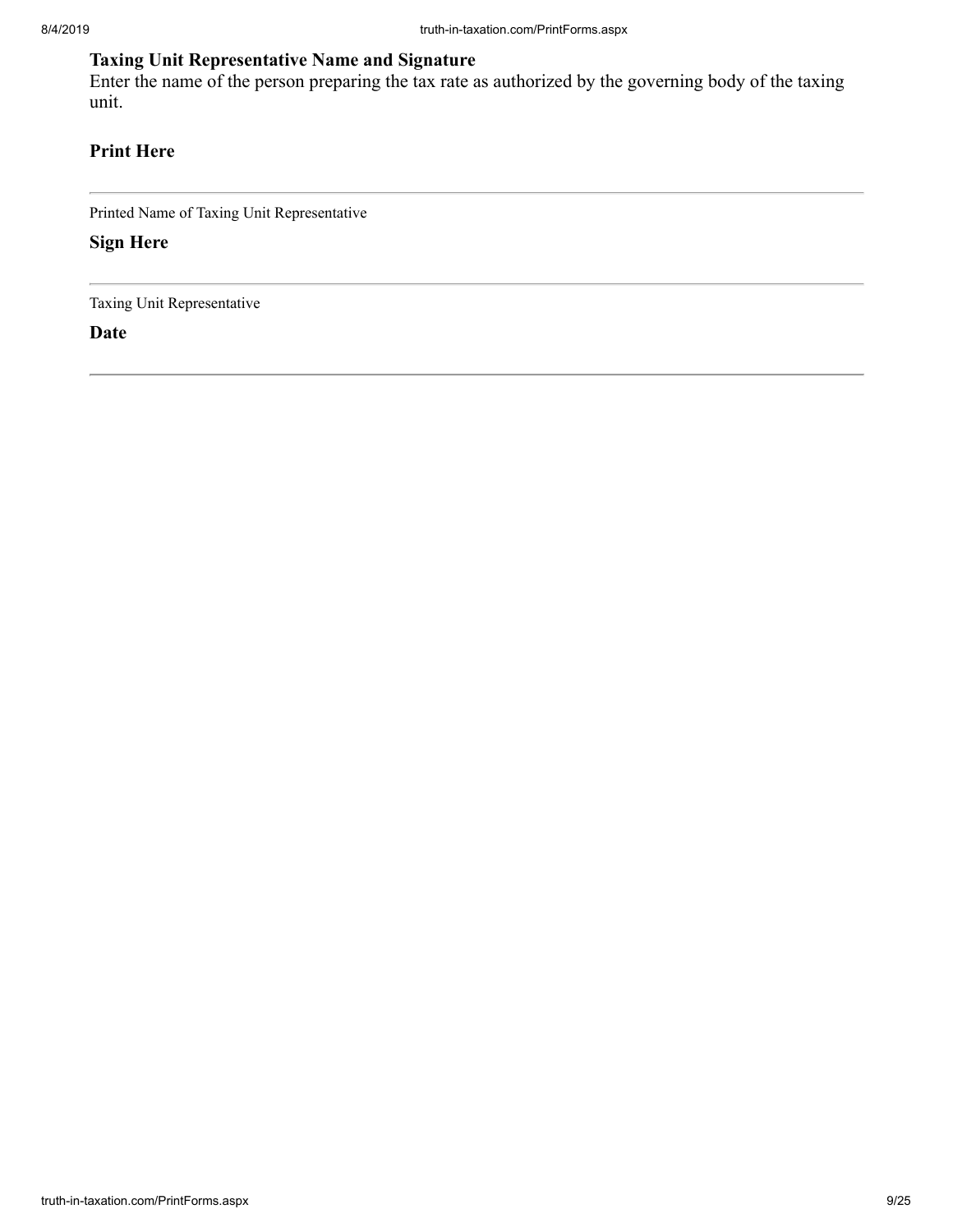# **2019 Notice of Effective Tax Rate Worksheet for Calculation of Tax Increase/Decrease**

# **Entity Name:** YOAKUM COUNTY **Date:** 08/04/2019

|                                                                                 | <b>County General</b><br>Fund | YOAKUM FC &<br><b>LR</b> |
|---------------------------------------------------------------------------------|-------------------------------|--------------------------|
| 1.2018 taxable value, adjusted for court-ordered reductions.                    |                               |                          |
| Enter line 6 of the Effective Tax Rate Worksheet.                               | \$2,175,883,756               | \$2,172,328,737          |
| $2.2018$ total tax rate.                                                        |                               |                          |
| Enter line 4 of the Effective Tax Rate Worksheet.                               | 0.674842                      | 0.133578                 |
| 3. Taxes refunded for years preceding tax year 2018.                            |                               |                          |
| Enter line 13 of the Effective Tax Rate Worksheet.                              | \$14,689                      | \$1,822                  |
| 4. Last year's levy.                                                            |                               |                          |
| Multiply Line 1 times Line 2 and divide by 100.                                 |                               |                          |
| To the result, add Line 3.                                                      | \$14,698,466                  | \$2,903,575              |
| 5.2019 total taxable value. Enter Line 18 of                                    |                               |                          |
| the Effective Tax Rate Worksheet.                                               | \$2,791,178,333               | \$2,787,635,532          |
| 6.2019 effective tax rate.                                                      |                               |                          |
| Enter line 23 of the Effective Tax Rate Worksheet or Line 46                    |                               |                          |
| of the Additional Sales Tax Rate Worksheet.                                     | 0.630411                      | 0.000000                 |
| 7.2019 taxes if a tax rate equal to the effective tax rate is                   |                               |                          |
| adopted.                                                                        |                               |                          |
| Multiply Line 5 times Line 6 and divide by 100.                                 | \$17,595,895                  | \$0                      |
| 8. Last year's total levy.                                                      |                               |                          |
| Sum of line 4 for all funds.                                                    | \$17,602,041                  |                          |
| 9.2019 total taxes if a tax rate equal to the effective tax rate is<br>adopted. |                               |                          |
| Sum of line 7 for all funds.                                                    | \$17,595,895                  |                          |
| 10. Tax Increase (Decrease).                                                    |                               |                          |
| Subtract Line 8 from Line 9.                                                    | \$(6,146)                     |                          |
|                                                                                 |                               |                          |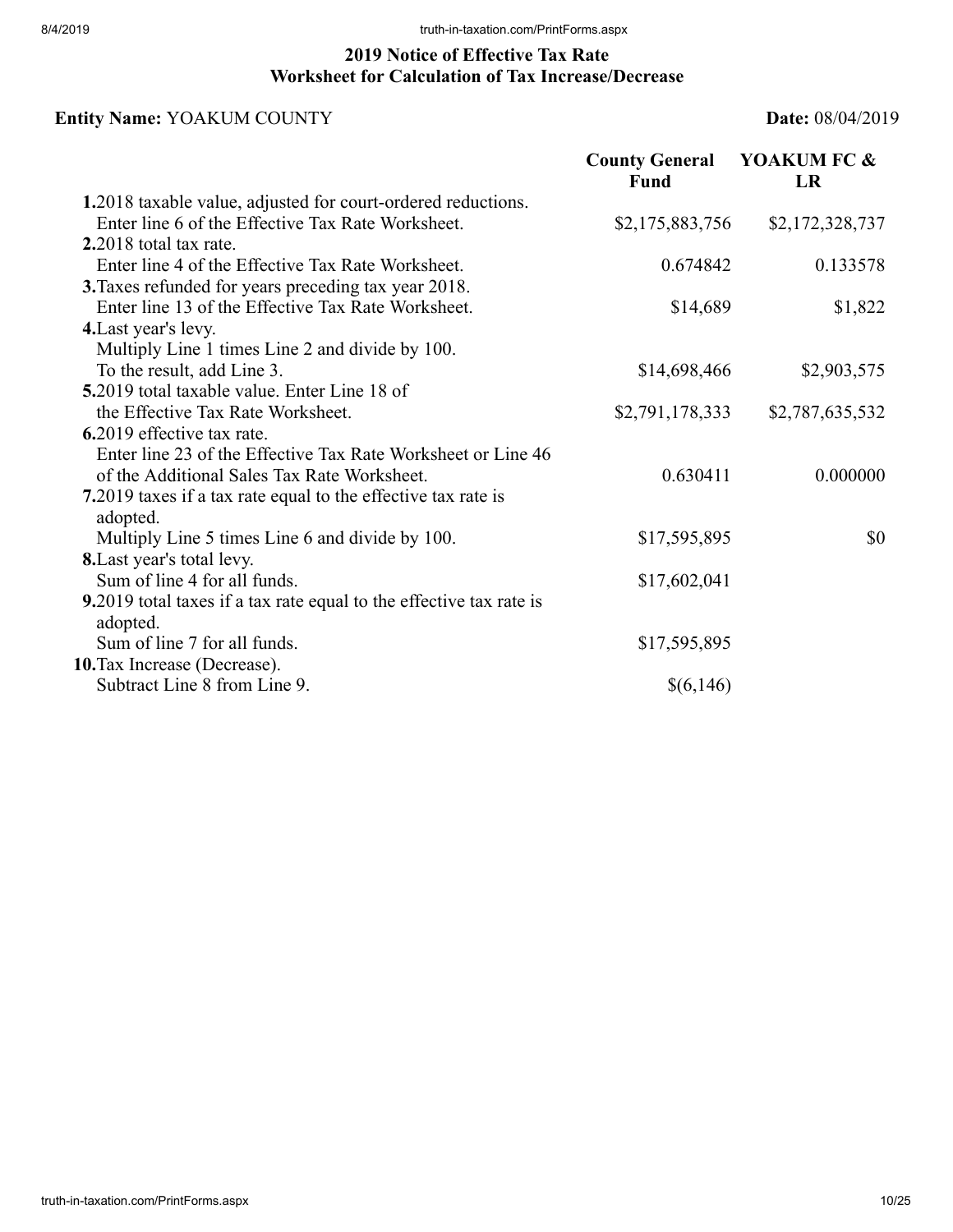# **2019 Tax Rate Calculation Worksheet**

# **YOAKUM COUNTY - YOAKUM FC & LR**

#### **PO BOX 456, PLAINS, TX 79355**

#### **806-456-7491**

#### **www.co.yoakum.tx.us**

#### **Effective Tax Rate (No New Taxes) YOAKUM COUNTY**

The effective tax rate enables the public to evaluate the relationship between taxes for the prior year and for the current year based on a tax rate that would produce the same amount of taxes (no new taxes) if applied to the same properties that are taxed in both years. When appraisal values increase, the effective tax rate should decrease. The effective tax rate for a county is the sum of the effective tax rates calculated for each type of tax the county levies.

| 1. 2018 total taxable value. Enter the amount of 2018 taxable value on the 2018<br>tax roll today. Include any adjustments since last year's certification; exclude<br>Section 25.25(d) one-third over-appraisal corrections from these adjustments.<br>This total includes the taxable value of homesteads with tax ceilings (will deduct<br>in line 2) and the captured value for tax increment financing (will deduct taxes in<br>line $14$ ). <sup>1</sup> | \$2,194,509,423  |
|----------------------------------------------------------------------------------------------------------------------------------------------------------------------------------------------------------------------------------------------------------------------------------------------------------------------------------------------------------------------------------------------------------------------------------------------------------------|------------------|
| 2. 2018 tax ceilings. Counties, Cities and Junior College Districts. Enter 2018<br>total taxable value of homesteads with tax ceilings. These include the<br>homesteads of homeowners age 65 or older or disabled. Other units enter "0" If<br>your taxing units adopted the tax ceiling provision in 2018 or prior year for<br>homeowners age 65 or older or disabled, use this step. <sup>2</sup>                                                            | \$22,180,686     |
| 3. Preliminary 2018 adjusted taxable value. Subtract line 2 from line 1.                                                                                                                                                                                                                                                                                                                                                                                       | \$2,172,328,737  |
| 4. 2018 total adopted tax rate.                                                                                                                                                                                                                                                                                                                                                                                                                                | \$0.133578/\$100 |
| 5. 2018 taxable value lost because court appeals of ARB decisions reduced<br>2018 appraised value.<br>A. Original 2018 ARB values:<br>\$0<br>B. 2018 values resulting from final court decisions:<br>- \$0<br>C. 2018 value loss. Subtract B from A. <sup>3</sup>                                                                                                                                                                                              | \$0              |
| 6. 2018 taxable value, adjusted for court-ordered reductions.<br>Add line 3 and line 5C.                                                                                                                                                                                                                                                                                                                                                                       | \$2,172,328,737  |
| 7. 2018 taxable value of property in territory the unit deannexed after<br>January 1, 2018. Enter the 2018 value of property in deannexed territory. <sup>4</sup>                                                                                                                                                                                                                                                                                              | \$0              |

1 Tex. Tax Code § 26.012(14)

2 Tex. Tax Code § 26.012(14)

3 Tex. Tax Code § 26.012(13)

4 Tex. Tax Code § 26.012(15)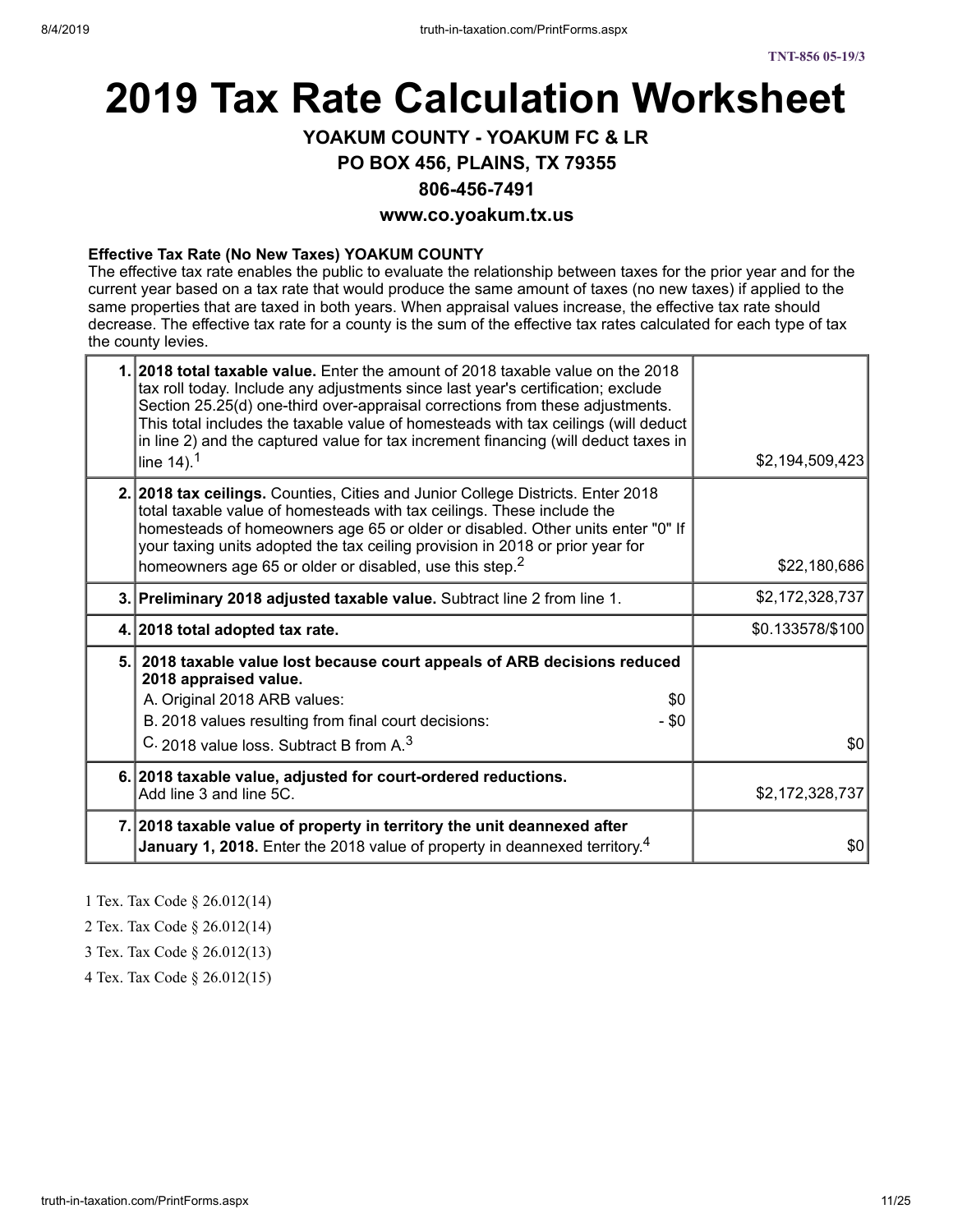# **2019 Tax Rate Calculation Worksheet (continued) YOAKUM COUNTY - YOAKUM FC & LR**

| 8.  | 2018 taxable value lost because property first qualified for an exemption<br>in 2019. Note that lowering the amount or percentage of an existing exemption<br>does not create a new exemption or reduce taxable value. If the taxing unit<br>increased an original exemption, use the difference between the original<br>exempted amount and the increased exempted amount. Do not include value<br>lost due to freeport or "goods-in-transit" exemptions.<br>A. Absolute exemptions. Use 2018 market value:<br>\$910,584<br>B. Partial exemptions. 2019 exemption amount or<br>2019 percentage exemption times 2018 value:<br>$+$ \$2,059,484<br>C. Value loss. Add A and B. <sup>5</sup> | \$2,970,068     |
|-----|--------------------------------------------------------------------------------------------------------------------------------------------------------------------------------------------------------------------------------------------------------------------------------------------------------------------------------------------------------------------------------------------------------------------------------------------------------------------------------------------------------------------------------------------------------------------------------------------------------------------------------------------------------------------------------------------|-----------------|
| 9.  | 2018 taxable value lost because property first qualified for agricultural<br>appraisal (1-d or 1-d-1), timber appraisal, recreational/scenic appraisal or<br>public access airport special appraisal in 2019. Use only those properties<br>that first qualified in 2019; do not use properties that qualified in 2018.<br>A. 2018 market value:<br>\$0<br>B. 2019 productivity or special appraised value:<br>$-$ \$0<br>C. Value loss. Subtract B from A. <sup>6</sup>                                                                                                                                                                                                                    | \$0             |
|     | 10. Total adjustments for lost value. Add lines 7, 8C and 9C.                                                                                                                                                                                                                                                                                                                                                                                                                                                                                                                                                                                                                              | \$2,970,068     |
|     | 11. 2018 adjusted taxable value. Subtract line 10 from line 6.                                                                                                                                                                                                                                                                                                                                                                                                                                                                                                                                                                                                                             | \$2,169,358,669 |
|     | 12. Adjusted 2018 taxes. Multiply line 4 by line 11 and divide by \$100.                                                                                                                                                                                                                                                                                                                                                                                                                                                                                                                                                                                                                   | \$2,897,785     |
|     | 13. Taxes refunded for years preceding tax year 2018. Enter the amount of<br>taxes refunded by the taxing unit for tax years preceding tax year 2018. Types<br>of refunds include court decisions, Tax Code § 25.25(b) and (c) corrections and<br>Tax Code § 31.11 payment errors. Do not include refunds for tax year 2018.<br>This line applies only to tax years preceding tax year 2018. <sup>7</sup>                                                                                                                                                                                                                                                                                  | \$1,822         |
|     | 14. Taxes in tax increment financing (TIF) for tax year 2018. Enter the amount of<br>taxes paid into the tax increment fund for a reinvestment zone as agreed by the<br>taxing unit. If the unit has no 2019 captured appraised value in Line 16D, enter<br>$"0"$ . <sup>8</sup>                                                                                                                                                                                                                                                                                                                                                                                                           | \$0             |
|     | 15. Adjusted 2018 taxes with refunds and TIF adjustment. Add lines 12 and 13,<br>subtract line 14.9                                                                                                                                                                                                                                                                                                                                                                                                                                                                                                                                                                                        | \$2,899,607     |
| 16. | Total 2019 taxable value on the 2019 certified appraisal roll today. This<br>value includes only certified values and includes the total taxable value of<br>homesteads with tax ceilings (will deduct in line 18). These homesteads<br>includes homeowners age 65 or older or disabled. <sup>10</sup><br>A. Certified values only:<br>\$2,809,327,939<br>B. Counties: Include railroad rolling stock values<br>certified by the Comptroller's office:<br>$+$ \$0                                                                                                                                                                                                                          |                 |

5 Tex. Tax Code § 26.012(15)

6 Tex. Tax Code § 26.012(15)

7 Tex. Tax Code § 26.012(13)

8 Tex. Tax Code § 26.03(c)

9 Tex. Tax Code § 26.012(13)

10 Tex. Tax Code § 26.012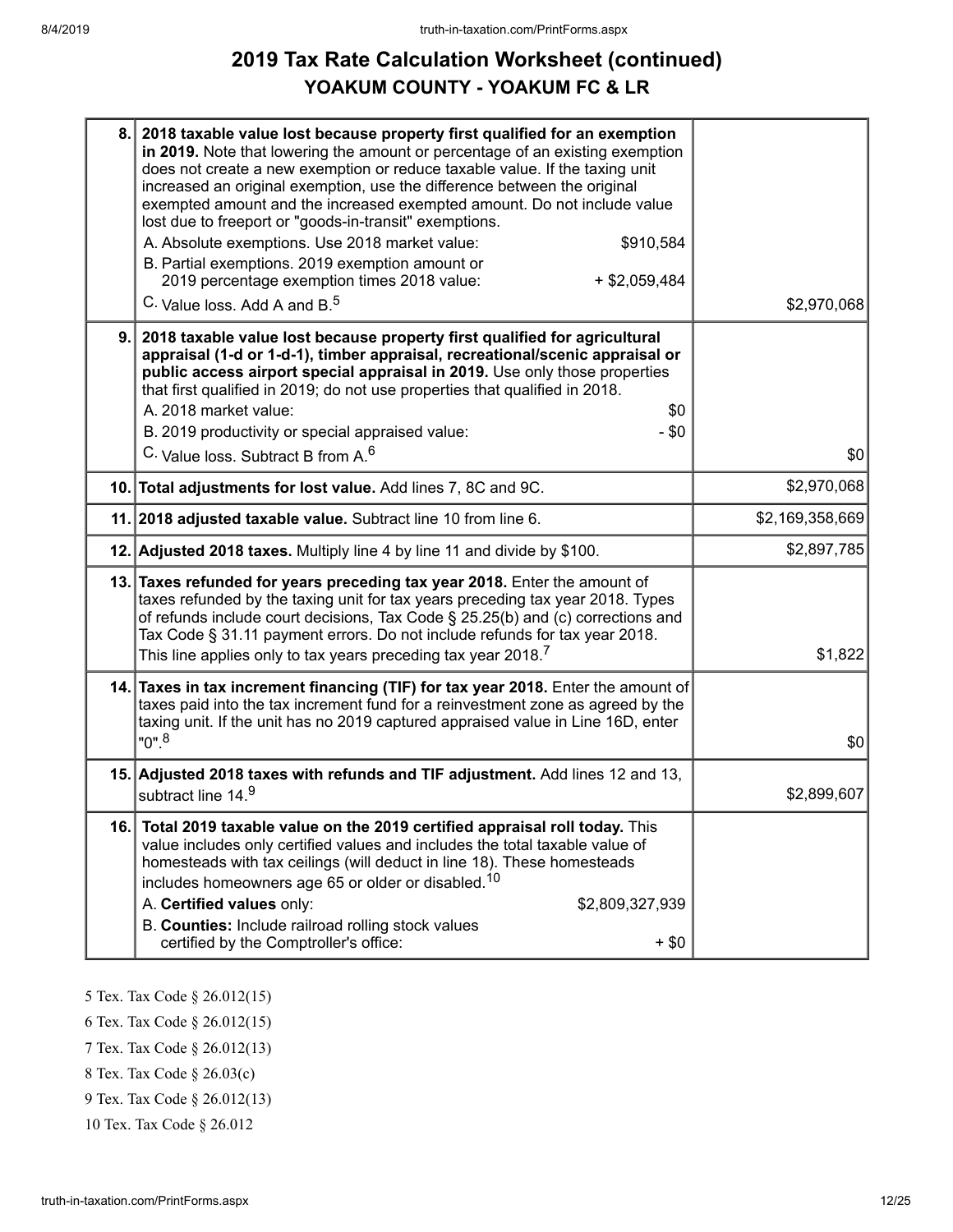# **2019 Tax Rate Calculation Worksheet (continued) YOAKUM COUNTY - YOAKUM FC & LR**

| 16.<br>$\textsf{(cont.)}  $ | C. Pollution control and energy storage system<br>exemption: Deduct the value of property<br>exempted for the current tax year for the first time<br>as pollution control or energy storage system<br>property:<br>D. Tax increment financing: Deduct the 2019<br>captured appraised value of property taxable by a<br>taxing unit in a tax increment financing zone for<br>which the 2019 taxes will be deposited into the<br>tax increment fund. Do not include any new<br>property value that will be included in line 21<br>below. <sup>11</sup><br>E. Total 2019 value. Add A and B, then subtract C<br>and D.                                                                                                                                                                                                                                                                                                                                                                                                                                                                                                                                                                                                                                           | $-$ \$0<br>$-$ \$0 | \$2,809,327,939 |
|-----------------------------|---------------------------------------------------------------------------------------------------------------------------------------------------------------------------------------------------------------------------------------------------------------------------------------------------------------------------------------------------------------------------------------------------------------------------------------------------------------------------------------------------------------------------------------------------------------------------------------------------------------------------------------------------------------------------------------------------------------------------------------------------------------------------------------------------------------------------------------------------------------------------------------------------------------------------------------------------------------------------------------------------------------------------------------------------------------------------------------------------------------------------------------------------------------------------------------------------------------------------------------------------------------|--------------------|-----------------|
| 17.                         | Total value of properties under protest or not included on certified<br>appraisal roll. <sup>12</sup><br>A. 2019 taxable value of properties under protest.<br>The chief appraiser certifies a list of properties still<br>under ARB protest. The list shows the appraisal<br>district's value and the taxpayer's claimed value, if<br>any or an estimate of the value if the taxpayer<br>wins. For each of the properties under protest,<br>use the lowest of these values. Enter the total<br>value. <sup>13</sup><br>B. 2019 value of properties not under protest or<br>included on certified appraisal roll. The chief<br>appraiser gives taxing units a list of those taxable<br>properties that the chief appraiser knows about<br>but are not included at appraisal roll certification.<br>These properties also are not on the list of<br>properties that are still under protest. On this list<br>of properties, the chief appraiser includes the<br>market value, appraised value and exemptions for<br>the preceding year and a reasonable estimate of<br>the market value, appraised value and<br>exemptions for the current year. Use the lower<br>market, appraised or taxable value (as<br>appropriate). Enter the total value. <sup>14</sup> | \$0<br>$+$ \$0     |                 |

11 Tex. Tax Code § 26.03(c)

12 Tex. Tax Code § 26.01(c) and (d)

13 Tex. Tax Code § 26.04 and 26.041

14 Tex. Tax Code § 26.04 and 26.041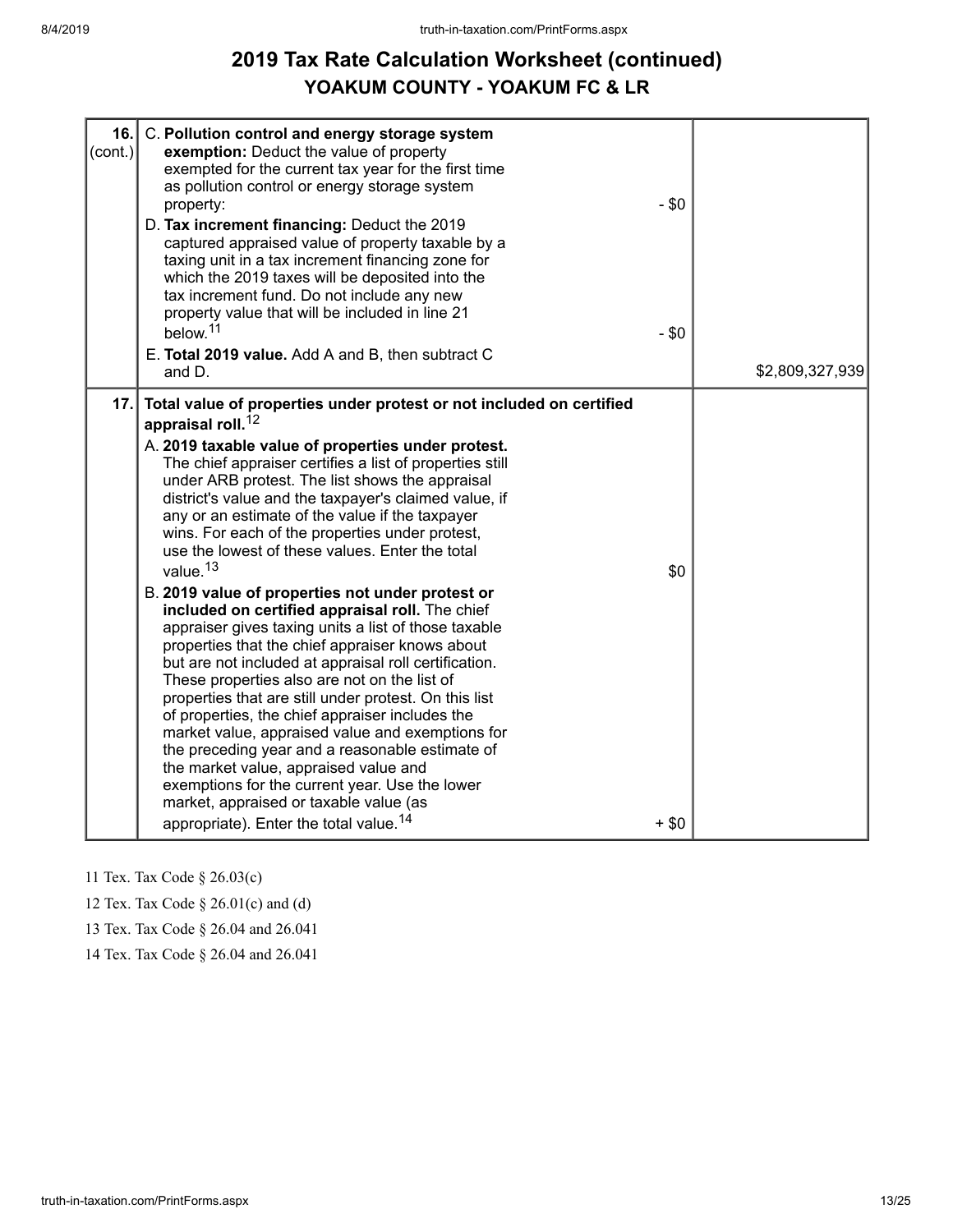# **2019 Tax Rate Calculation Worksheet (continued) YOAKUM COUNTY - YOAKUM FC & LR**

| cont. | 17. C. Total value under protest or not certified. Add<br>A and B.                                                                                                                                                                                                                                                                                                                                                                                                                                                                                                   | \$0              |
|-------|----------------------------------------------------------------------------------------------------------------------------------------------------------------------------------------------------------------------------------------------------------------------------------------------------------------------------------------------------------------------------------------------------------------------------------------------------------------------------------------------------------------------------------------------------------------------|------------------|
|       | 18. 2019 tax ceilings. Counties, cities and junior colleges enter 2019 total taxable<br>value of homesteads with tax ceilings. These include the homesteads of<br>homeowners age 65 or older or disabled. Other taxing units enter "0". If your<br>taxing units adopted the tax ceiling provision in 2018 or prior year for                                                                                                                                                                                                                                          |                  |
|       | homeowners age 65 or older or disabled, use this step. <sup>15</sup>                                                                                                                                                                                                                                                                                                                                                                                                                                                                                                 | \$21,692,407     |
|       | 19. 2019 total taxable value. Add lines 16E and 17C. Subtract line 18.                                                                                                                                                                                                                                                                                                                                                                                                                                                                                               | \$2,787,635,532  |
|       | 20. Total 2019 taxable value of properties in territory annexed after January<br>1, 2008. Include both real and personal property. Enter the 2019 value of<br>property in territory annexed. <sup>16</sup>                                                                                                                                                                                                                                                                                                                                                           | \$0              |
|       |                                                                                                                                                                                                                                                                                                                                                                                                                                                                                                                                                                      |                  |
|       | 21. Total 2019 taxable value of new improvements and new personal property<br>located in new improvements. New means the item was not on the appraisal<br>roll in 2018. An improvement is a building, structure, fixture or fence erected on<br>or affixed to land. New additions to existing improvements may be included if<br>the appraised value can be determined. New personal property in a new<br>improvement must have been brought into the taxing unit after January 1, 2018<br>and be located in a new improvement. New improvements do include property |                  |
|       | on which a tax abatement agreement has expired for 2019. <sup>17</sup>                                                                                                                                                                                                                                                                                                                                                                                                                                                                                               | \$2,418,547      |
|       | 22. Total adjustments to the 2019 taxable value. Add lines 20 and 21.                                                                                                                                                                                                                                                                                                                                                                                                                                                                                                | \$2,418,547      |
|       | 23. 2019 adjusted taxable value. Subtract line 22 from line 19.                                                                                                                                                                                                                                                                                                                                                                                                                                                                                                      | \$2,785,216,985  |
|       | 24. 2019 effective tax rate. Divide line 15 by line 23 and multiply by \$100. <sup>18</sup>                                                                                                                                                                                                                                                                                                                                                                                                                                                                          | \$0.104107/\$100 |
|       | 25. COUNTIES ONLY. Add together the effective tax rates for each type of tax the<br>county levies. The total is the 2019 county effective tax rate. <sup>19</sup>                                                                                                                                                                                                                                                                                                                                                                                                    | \$0.630477/\$100 |

15 Tex. Tax Code § 26.012(6)

16 Tex. Tax Code § 26.012(17)

17 Tex. Tax Code § 26.012(17)

18 Tex. Tax Code § 26.04(c)

19 Tex. Tax Code § 26.04(d)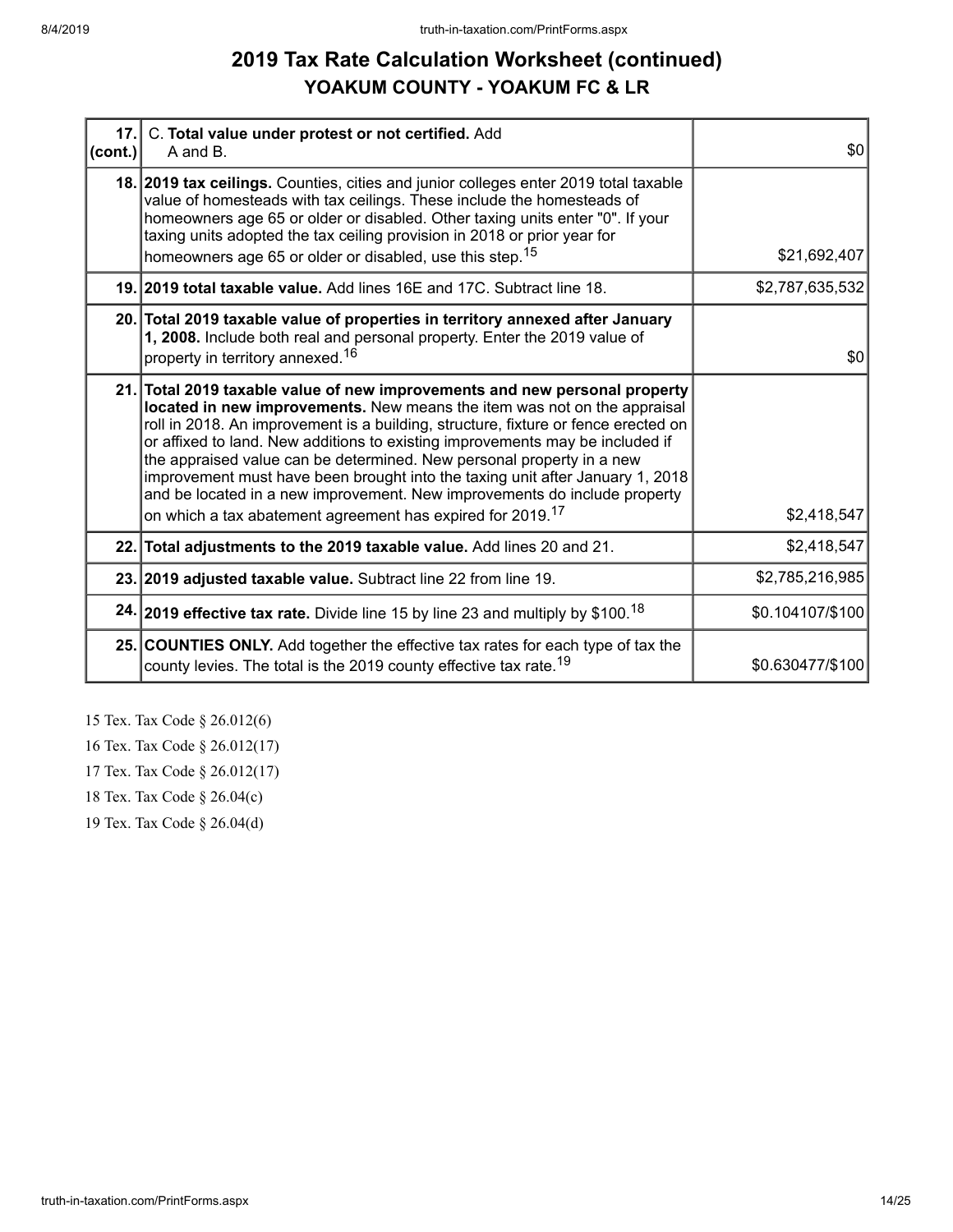## **Rollback Tax Rate YOAKUM COUNTY - YOAKUM FC & LR**

The rollback tax rate is split into two separate rates:

- 1. **Maintenance and Operations (M&O):** The M&O portion is the tax rate that is needed to raise the same amount of taxes that the taxing unit levied in the prior year plus eight percent. This rate accounts for such things as salaries, utilities and day-to-day operations.
- 2. **Debt:** The debt tax rate includes the debt service necessary to pay the taxing unit's debt payments in the coming year. This rate accounts for principal and interest on bonds and other debt secured by property tax revenue

The rollback tax rate for a county is the sum of the rollback tax rates calculated for each type of tax the county levies. In most cases the rollback tax rate exceeds the effective tax rate, but occasionally decreases in a taxing unit's debt service will cause the effective tax rate to be higher than the rollback tax rate.

|      | 26. 2018 maintenance and operations (M&O) tax rate.                                                                                                                                                                                                                                                                                                                                                                                                                                                                                                                                                                                                                                                                                                                                                                                                                                                                                                                                                                                                                                                                                                                                                                                                                                                                                                                            | \$0.133578/\$100 |
|------|--------------------------------------------------------------------------------------------------------------------------------------------------------------------------------------------------------------------------------------------------------------------------------------------------------------------------------------------------------------------------------------------------------------------------------------------------------------------------------------------------------------------------------------------------------------------------------------------------------------------------------------------------------------------------------------------------------------------------------------------------------------------------------------------------------------------------------------------------------------------------------------------------------------------------------------------------------------------------------------------------------------------------------------------------------------------------------------------------------------------------------------------------------------------------------------------------------------------------------------------------------------------------------------------------------------------------------------------------------------------------------|------------------|
|      | 27. 2018 adjusted taxable value. Enter the amount from line 11.                                                                                                                                                                                                                                                                                                                                                                                                                                                                                                                                                                                                                                                                                                                                                                                                                                                                                                                                                                                                                                                                                                                                                                                                                                                                                                                | \$2,169,358,669  |
| 28.1 | 2018 M&O taxes.<br>\$2,897,785<br>A. Multiply line 26 by line 27 and divide by \$100.<br>B. Cities, counties and hospital districts with<br>additional sales tax: Amount of additional sales<br>tax collected and spent on M&O expenses in<br>2018. Enter amount from full year's sales tax<br>revenue spent for M&O in 2018 fiscal year, if any.<br>Other units, enter "0." Counties exclude any<br>amount that was spent for economic development<br>grants from the amount of sales tax spent.<br>$+$ \$0<br>C. Counties: Enter the amount for the state criminal<br>justice mandate. If second or later year, the<br>amount is for increased cost above last year's<br>amount. Other units, enter "0."<br>$+$ \$0<br>D. Transferring function: If discontinuing all of a<br>department, function or activity and transferring it<br>to another unit by written contract, enter the<br>amount spent by the unit discontinuing the<br>function in the 12 months preceding the month of<br>this calculation. If the unit did not operate this<br>function for this 12-month period, use the amount<br>spent in the last full fiscal year in which the unit<br>operated the function. The unit discontinuing the<br>function will subtract this amount in H below. The<br>unit receiving the function will add this amount in<br>H below. Other units, enter "0."<br>$+/-$ \$0 |                  |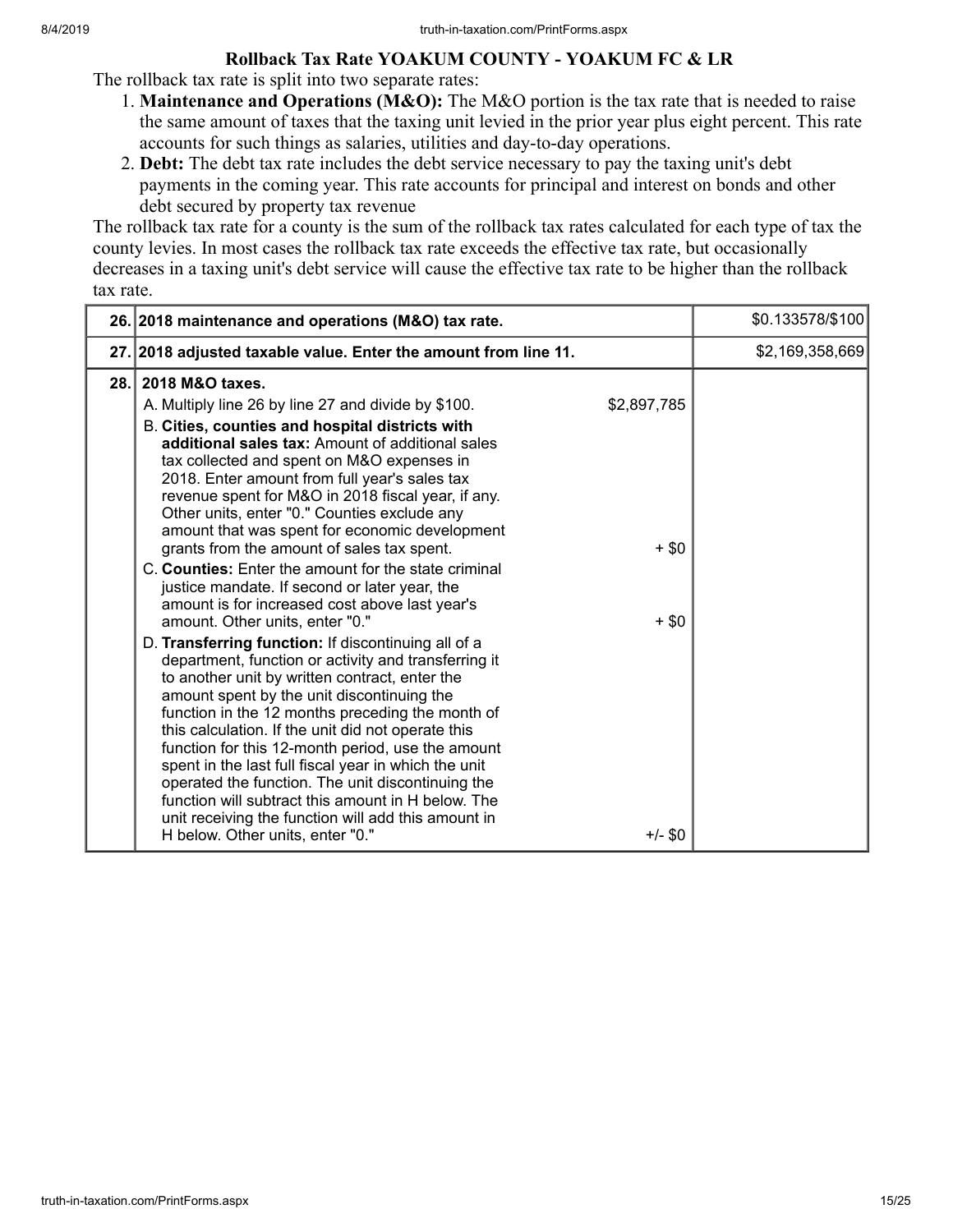## **Rollback Tax Rate (continued) YOAKUM COUNTY - YOAKUM FC & LR**

| 28.<br>$ cont.$ ) | E. Taxes refunded for years preceding tax year<br>2018: Enter the amount of M&O taxes refunded<br>in the preceding year for taxes before that year.<br>Types of refunds include court decisions, Tax<br>Code Section 25.25(b) and (c) corrections and<br>Tax Code Section 31.11 payment errors. Do not<br>include refunds for tax year 2018. This line<br>applies only to tax years preceding tax year<br>2018.<br>$+ $1,822$<br>F. Enhanced indigent health care expenditures:<br>Enter the increased amount for the current year's<br>enhanced indigent health care expenditures<br>above the preceding tax year's enhanced<br>indigent health care expenditures, less any state<br>assistance.<br>$+ $0$<br>G. Taxes in tax increment financing (TIF): Enter<br>the amount of taxes paid into the tax increment<br>fund for a reinvestment zone as agreed by the<br>taxing unit. If the unit has no 2019 captured<br>appraised value in Line 16D, enter "0."<br>$-$ \$0<br>H. Adjusted M&O Taxes. Add A, B, C, E and F. For<br>unit with D, subtract if discontinuing function and<br>add if receiving function. Subtract G. | \$2,899,607      |
|-------------------|---------------------------------------------------------------------------------------------------------------------------------------------------------------------------------------------------------------------------------------------------------------------------------------------------------------------------------------------------------------------------------------------------------------------------------------------------------------------------------------------------------------------------------------------------------------------------------------------------------------------------------------------------------------------------------------------------------------------------------------------------------------------------------------------------------------------------------------------------------------------------------------------------------------------------------------------------------------------------------------------------------------------------------------------------------------------------------------------------------------------------------|------------------|
|                   | 29. 2019 adjusted taxable value.<br>Enter line 23 from the Effective Tax Rate Worksheet.                                                                                                                                                                                                                                                                                                                                                                                                                                                                                                                                                                                                                                                                                                                                                                                                                                                                                                                                                                                                                                        | \$2,785,216,985  |
|                   | 30. 2019 effective maintenance and operations rate.                                                                                                                                                                                                                                                                                                                                                                                                                                                                                                                                                                                                                                                                                                                                                                                                                                                                                                                                                                                                                                                                             |                  |
|                   | Divide line 28H by line 29 and multiply by \$100.                                                                                                                                                                                                                                                                                                                                                                                                                                                                                                                                                                                                                                                                                                                                                                                                                                                                                                                                                                                                                                                                               | \$0.104107/\$100 |
|                   | 31. 2019 rollback maintenance and operation rate.<br>Multiply line 30 by 1.08.                                                                                                                                                                                                                                                                                                                                                                                                                                                                                                                                                                                                                                                                                                                                                                                                                                                                                                                                                                                                                                                  | \$0.112435/\$100 |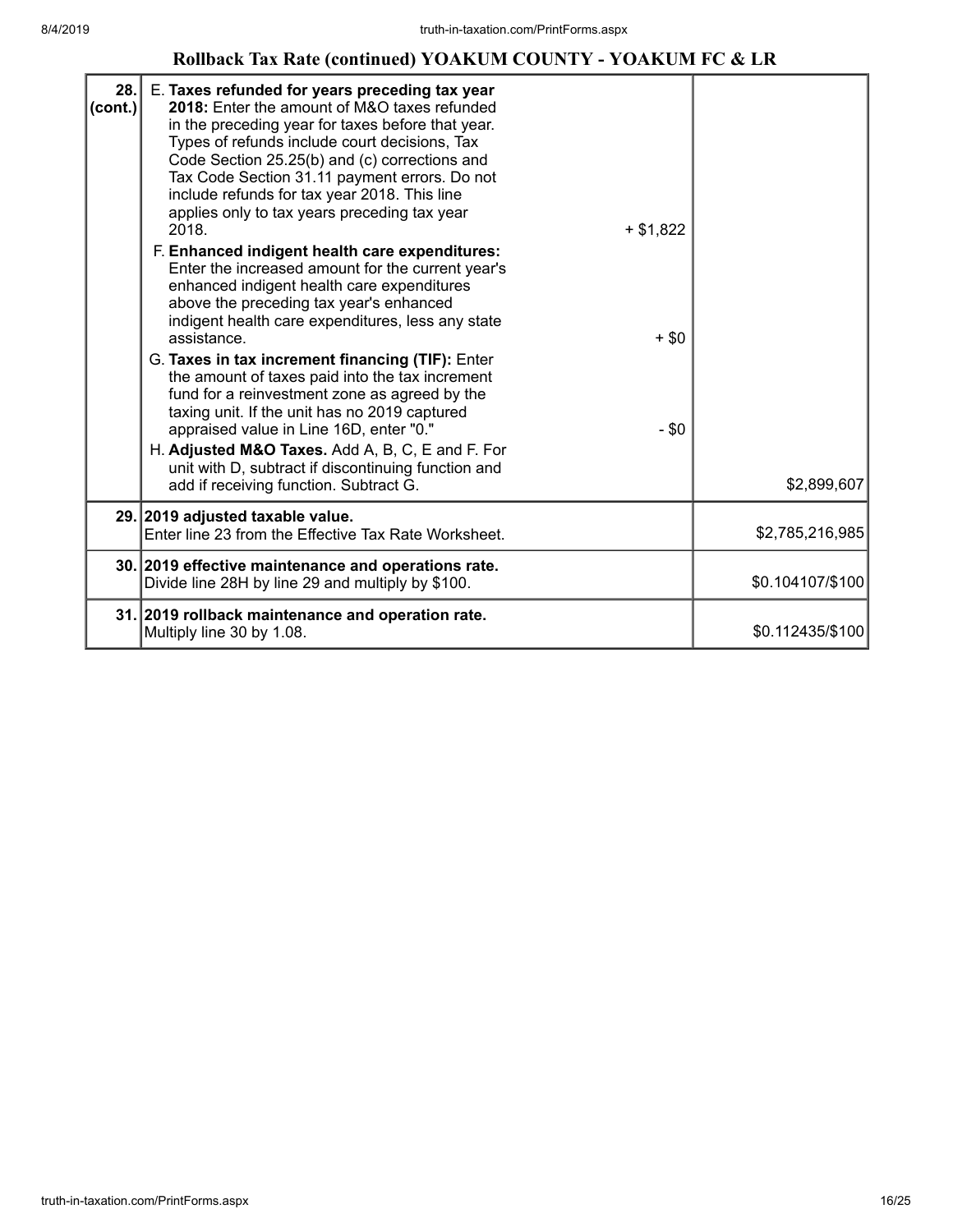## **Rollback Tax Rate (continued) YOAKUM COUNTY - YOAKUM FC & LR**

| 32. | Total 2019 debt to be paid with property taxes and additional sales tax<br>revenue.<br>"Debt" means the interest and principal that will be paid on debts that:<br>(1) are paid by property taxes,<br>(2) are secured by property taxes,<br>(3) are scheduled for payment over a period longer than one year and<br>(4) are not classified in the unit's budget as M&O expenses.<br>A: Debt also includes contractual payments to other<br>taxing units that have incurred debts on behalf of this<br>taxing unit, if those debts meet the four conditions<br>above. Include only amounts that will be paid from<br>property tax revenue. Do not include appraisal<br>district budget payments.<br>Enter debt amount.<br>B: Subtract unencumbered fund amount used to<br>reduce total debt.<br>C: Subtract amount paid from other resources.<br>D: Adjusted debt. Subtract B and C from A. | \$0<br>$-50$<br>$-\$0$ | \$0              |
|-----|--------------------------------------------------------------------------------------------------------------------------------------------------------------------------------------------------------------------------------------------------------------------------------------------------------------------------------------------------------------------------------------------------------------------------------------------------------------------------------------------------------------------------------------------------------------------------------------------------------------------------------------------------------------------------------------------------------------------------------------------------------------------------------------------------------------------------------------------------------------------------------------------|------------------------|------------------|
|     | 33. Certified 2018 excess debt collections. Enter the amount certified by the<br>collector.                                                                                                                                                                                                                                                                                                                                                                                                                                                                                                                                                                                                                                                                                                                                                                                                |                        | \$0              |
|     | 34. Adjusted 2019 debt. Subtract line 33 from line 32D.                                                                                                                                                                                                                                                                                                                                                                                                                                                                                                                                                                                                                                                                                                                                                                                                                                    |                        | \$0              |
|     | 35. Certified 2019 anticipated collection rate. Enter the rate certified by the<br>collector. If the rate is 100 percent or greater, enter 100 percent.                                                                                                                                                                                                                                                                                                                                                                                                                                                                                                                                                                                                                                                                                                                                    |                        | 100.000000%      |
|     | 36. 2019 debt adjusted for collections. Divide line 34 by line 35.                                                                                                                                                                                                                                                                                                                                                                                                                                                                                                                                                                                                                                                                                                                                                                                                                         |                        | \$0              |
|     | 37. 2019 total taxable value. Enter the amount on line 19.                                                                                                                                                                                                                                                                                                                                                                                                                                                                                                                                                                                                                                                                                                                                                                                                                                 |                        | \$2,787,635,532  |
|     | 38. 2019 debt tax rate. Divide line 36 by line 37 and multiply by \$100.                                                                                                                                                                                                                                                                                                                                                                                                                                                                                                                                                                                                                                                                                                                                                                                                                   |                        | \$0.000000/\$100 |
|     | 39. 2019 rollback tax rate. Add lines 31 and 38.                                                                                                                                                                                                                                                                                                                                                                                                                                                                                                                                                                                                                                                                                                                                                                                                                                           |                        | \$0.112435/\$100 |
|     | 40. COUNTIES ONLY. Add together the rollback tax rates for each type of tax the<br>county levies. The total is the 2019 county rollback tax rate.                                                                                                                                                                                                                                                                                                                                                                                                                                                                                                                                                                                                                                                                                                                                          |                        | \$0.680083/\$100 |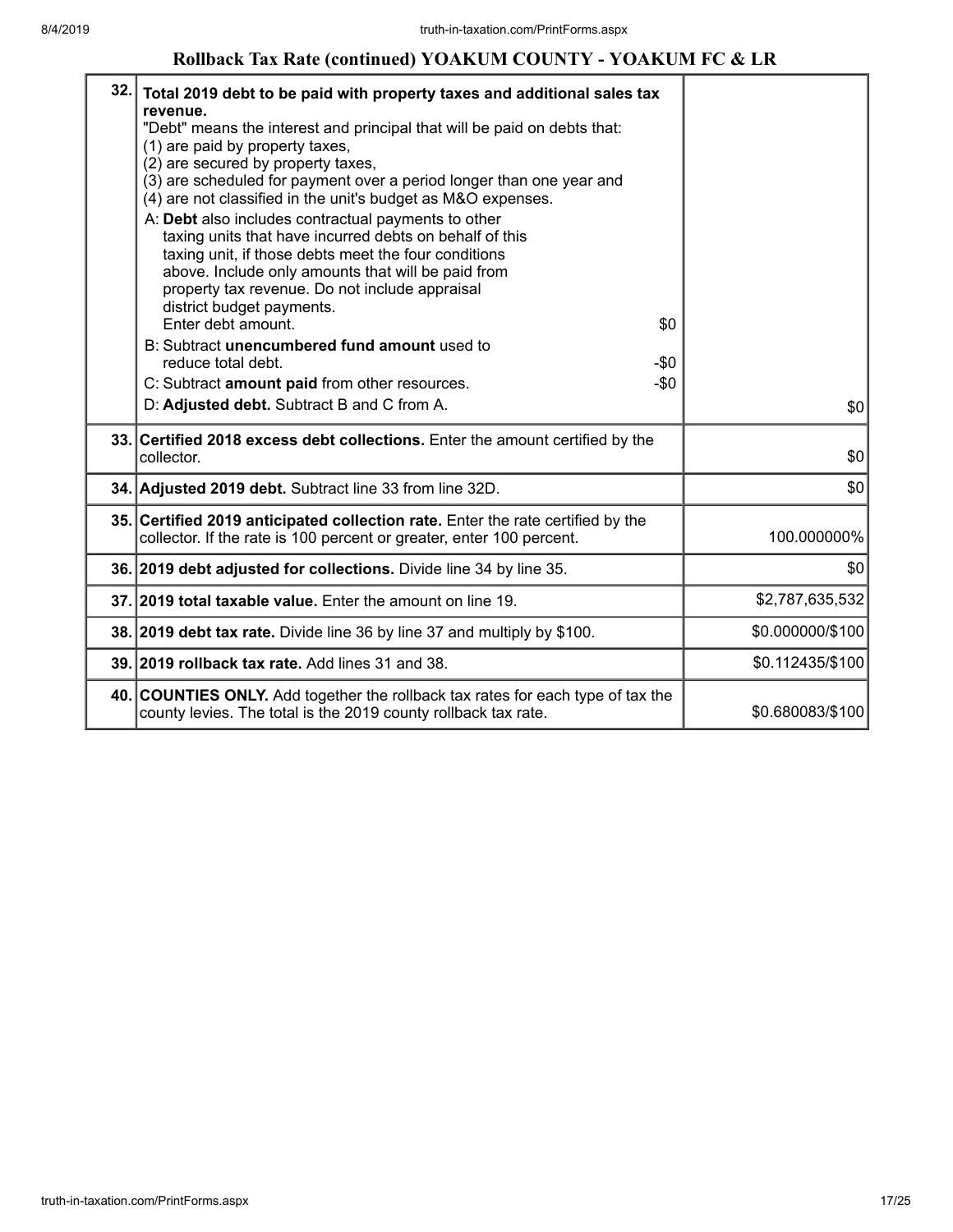#### **Total Tax Rate**

| Indicate the applicable total tax rates as calculated above.                             |            |
|------------------------------------------------------------------------------------------|------------|
| Effective Tax Rate (Line 24; line 25 for counties; or line 46 if adjusted for sales tax) | \$0.630477 |
| Rollback Tax Rate (Line 39; line 40 for counties; or line 48 if adjusted for sales tax)  | \$0.680083 |
| Rollback Tax Rate Adjusted for Pollution Control (Line 52)                               | \$0/\$100  |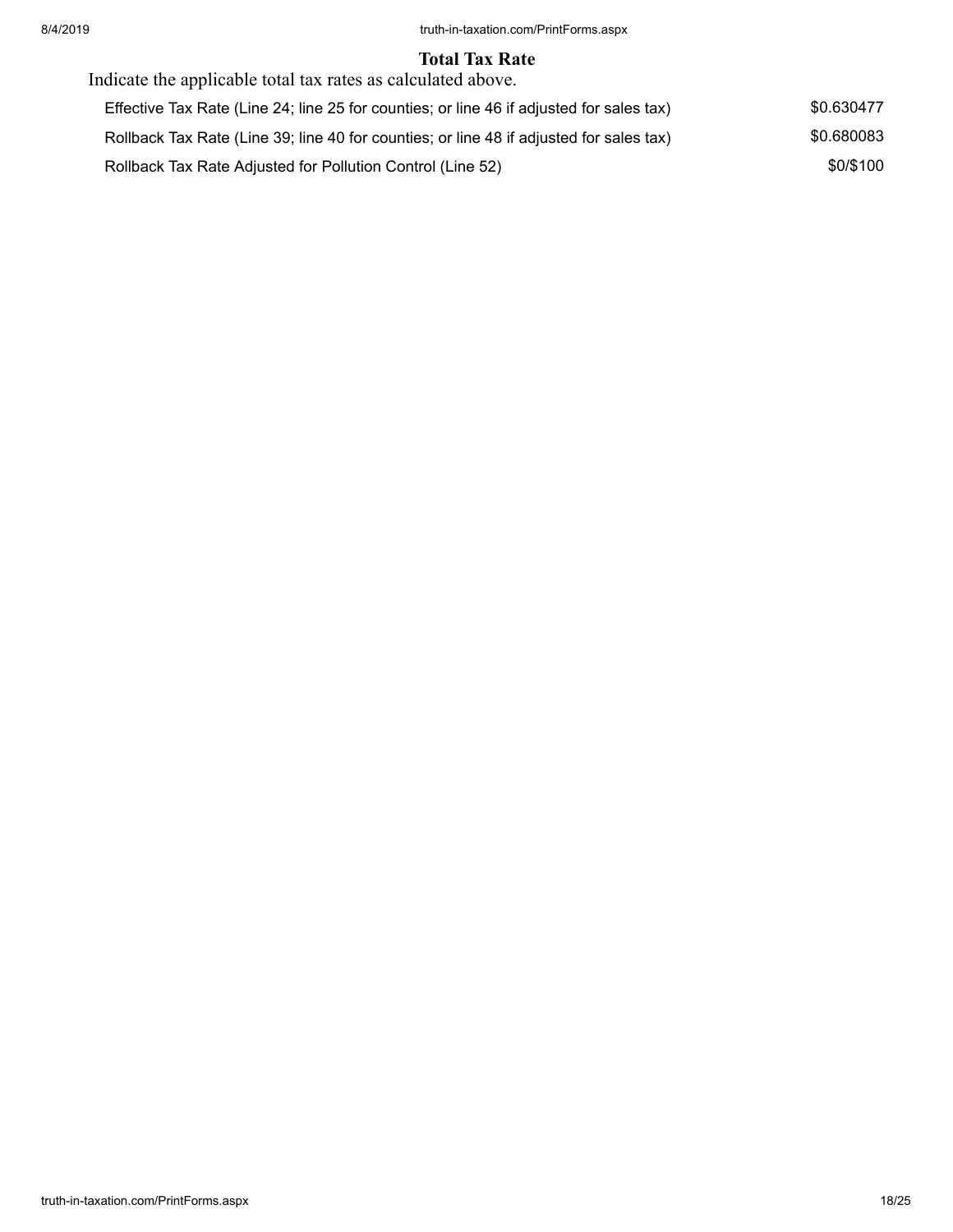# **Taxing Unit Representative Name and Signature**

Enter the name of the person preparing the tax rate as authorized by the governing body of the taxing unit.

# **Print Here**

Printed Name of Taxing Unit Representative

**Sign Here**

Taxing Unit Representative

**Date**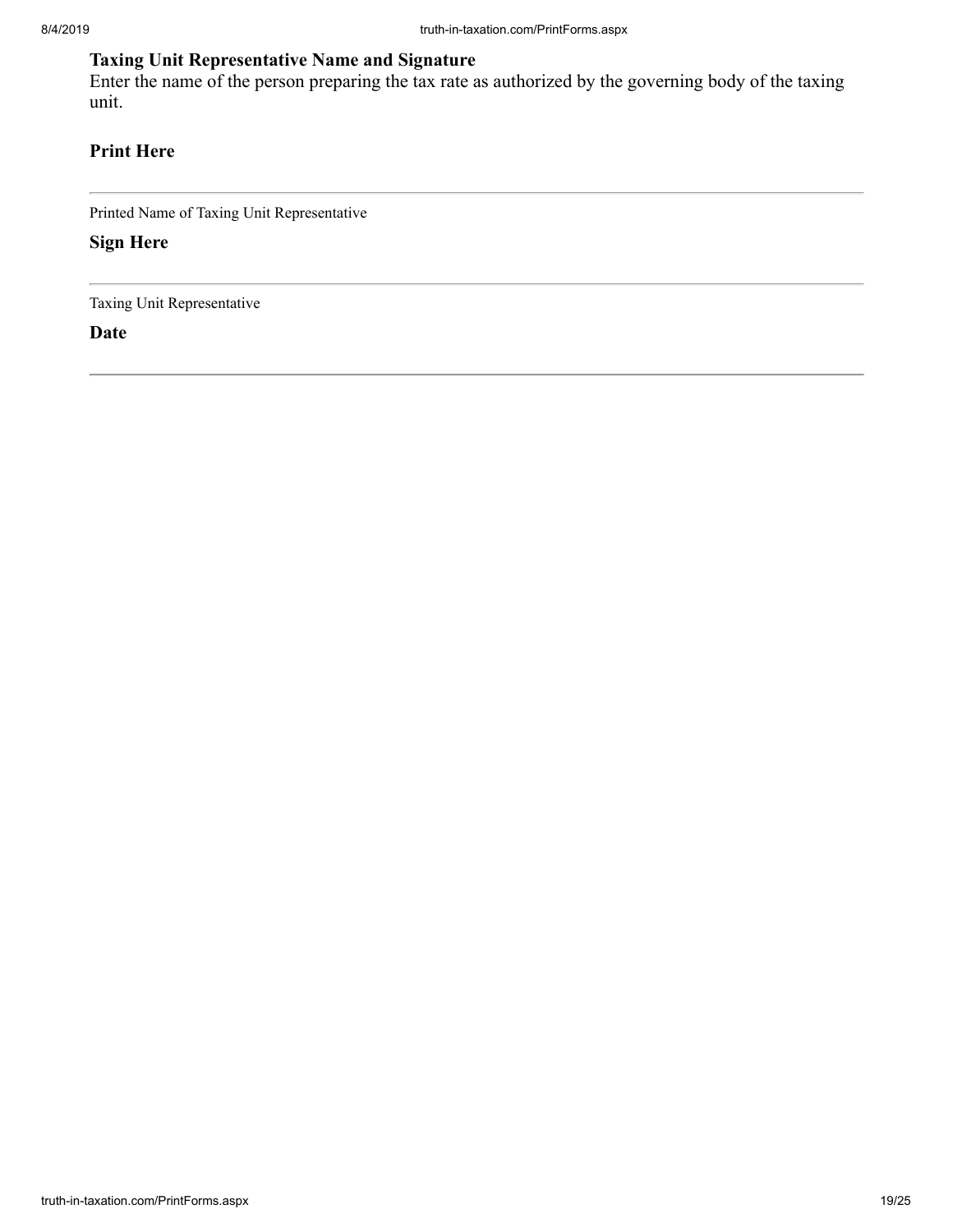# **2019 Notice of Effective Tax Rate Worksheet for Calculation of Tax Increase/Decrease**

# **Entity Name:** YOAKUM COUNTY **Date:** 08/04/2019

|                                                                                 | <b>County General</b><br>Fund | YOAKUM FC &<br><b>LR</b> |
|---------------------------------------------------------------------------------|-------------------------------|--------------------------|
| 1.2018 taxable value, adjusted for court-ordered reductions.                    |                               |                          |
| Enter line 6 of the Effective Tax Rate Worksheet.                               | \$2,175,883,756               | \$2,172,328,737          |
| 2.2018 total tax rate.                                                          |                               |                          |
| Enter line 4 of the Effective Tax Rate Worksheet.                               | 0.674842                      | 0.133578                 |
| 3. Taxes refunded for years preceding tax year 2018.                            |                               |                          |
| Enter line 13 of the Effective Tax Rate Worksheet.                              | \$14,689                      | \$1,822                  |
| 4. Last year's levy.                                                            |                               |                          |
| Multiply Line 1 times Line 2 and divide by 100.                                 |                               |                          |
| To the result, add Line 3.                                                      | \$14,698,466                  | \$2,903,575              |
| 5.2019 total taxable value. Enter Line 18 of                                    |                               |                          |
| the Effective Tax Rate Worksheet.                                               | \$2,791,178,333               | \$2,787,635,532          |
| 6.2019 effective tax rate.                                                      |                               |                          |
| Enter line 23 of the Effective Tax Rate Worksheet or Line 46                    |                               |                          |
| of the Additional Sales Tax Rate Worksheet.                                     | 0.630411                      | 0.000000                 |
| 7.2019 taxes if a tax rate equal to the effective tax rate is                   |                               |                          |
| adopted.                                                                        |                               |                          |
| Multiply Line 5 times Line 6 and divide by 100.                                 | \$17,595,895                  | \$0                      |
| 8. Last year's total levy.                                                      |                               |                          |
| Sum of line 4 for all funds.                                                    | \$17,602,041                  |                          |
| 9.2019 total taxes if a tax rate equal to the effective tax rate is<br>adopted. |                               |                          |
| Sum of line 7 for all funds.                                                    | \$17,595,895                  |                          |
| 10. Tax Increase (Decrease).                                                    |                               |                          |
| Subtract Line 8 from Line 9.                                                    | \$(6,146)                     |                          |
|                                                                                 |                               |                          |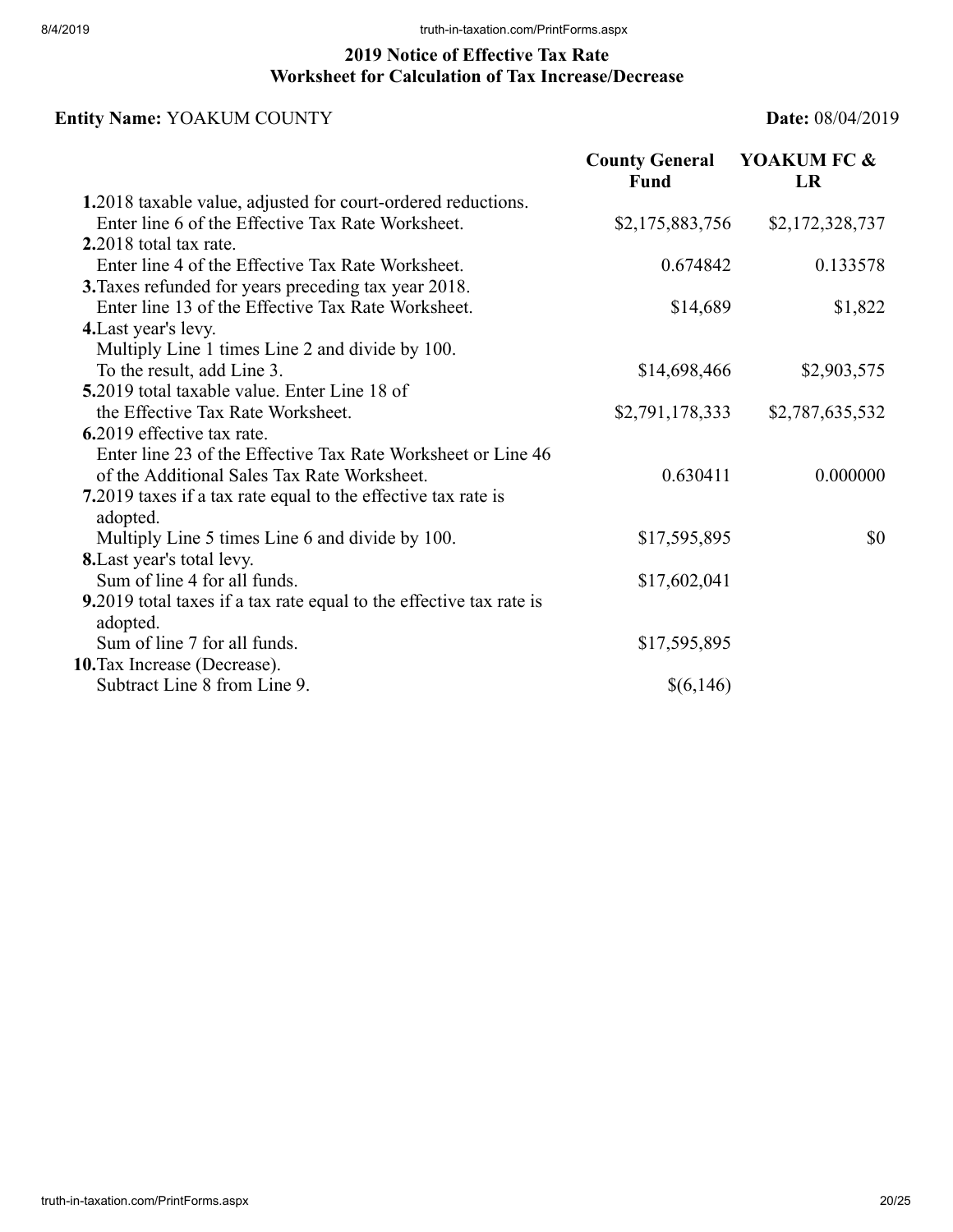# **YOAKUM COUNTY Tax Rate Recap for 2019 Tax Rates**

| Description of Rate     | <b>Tax Rate Per</b><br><b>\$100</b> | <b>Tax Levy</b><br>This is calculated using<br>the Total Adjusted<br>Taxable Value (line 19) of<br>the Effective Tax Rate<br>Worksheet | <b>Additional Tax Levy</b><br>Compared to last year's<br>$\frac{\text{tax} \text{levy}}{17,764,844}$ | <b>Additional Tax Levy</b><br>Compared to effective tax<br>rate levy of 17,594,049 |
|-------------------------|-------------------------------------|----------------------------------------------------------------------------------------------------------------------------------------|------------------------------------------------------------------------------------------------------|------------------------------------------------------------------------------------|
| Last Year's Tax Rate    | 0.808420                            | \$22,559,711                                                                                                                           | \$4,794,868                                                                                          | \$4,965,662                                                                        |
| Effective Tax Rate      | 0.630477                            | \$17,594,049                                                                                                                           | $$-170,795$                                                                                          | \$0                                                                                |
| Notice & Hearing Limit* | 0.630477                            | \$17,594,049                                                                                                                           | $$-170,795$                                                                                          | \$0                                                                                |
| Rollback Tax Rate       | 0.680083                            | \$18,978,346                                                                                                                           | \$1,213,502                                                                                          | \$1,384,297                                                                        |
| Proposed Tax Rate       | 0.000000                            | \$0                                                                                                                                    | $$-17,764,844$                                                                                       | $$-17,594,049$                                                                     |

#### **Effective Tax Rate Increase to General Fund in Cents per \$100**

| 0.00  | 0.630477 | 17,594,049 | $-170,795$ | $\overline{0}$ |
|-------|----------|------------|------------|----------------|
| 0.50  | 0.635477 | 17,733,608 | $-31,236$  | 139,559        |
| 1.00  | 0.640477 | 17,873,167 | 108,323    | 279,118        |
| 1.50  | 0.645477 | 18,012,726 | 247,882    | 418,677        |
| 2.00  | 0.650477 | 18,152,285 | 387,441    | 558,236        |
| 2.50  | 0.655477 | 18,291,844 | 527,000    | 697,795        |
| 3.00  | 0.660477 | 18,431,403 | 666,559    | 837,353        |
| 3.50  | 0.665477 | 18,570,962 | 806,118    | 976,912        |
| 4.00  | 0.670477 | 18,710,520 | 945,677    | 1,116,471      |
| 4.50  | 0.675477 | 18,850,079 | 1,085,236  | 1,256,030      |
| 5.00  | 0.680477 | 18,989,638 | 1,224,794  | 1,395,589      |
| 5.50  | 0.685477 | 19,129,197 | 1,364,353  | 1,535,148      |
| 6.00  | 0.690477 | 19,268,756 | 1,503,912  | 1,674,707      |
| 6.50  | 0.695477 | 19,408,315 | 1,643,471  | 1,814,266      |
| 7.00  | 0.700477 | 19,547,874 | 1,783,030  | 1,953,825      |
| 7.50  | 0.705477 | 19,687,433 | 1,922,589  | 2,093,384      |
| 8.00  | 0.710477 | 19,826,992 | 2,062,148  | 2,232,943      |
| 8.50  | 0.715477 | 19,966,551 | 2,201,707  | 2,372,502      |
| 9.00  | 0.720477 | 20,106,110 | 2,341,266  | 2,512,060      |
| 9.50  | 0.725477 | 20,245,669 | 2,480,825  | 2,651,619      |
| 10.00 | 0.730477 | 20,385,227 | 2,620,384  | 2,791,178      |
| 10.50 | 0.735477 | 20,524,786 | 2,759,943  | 2,930,737      |
| 11.00 | 0.740477 | 20,664,345 | 2,899,501  | 3,070,296      |
| 11.50 | 0.745477 | 20,803,904 | 3,039,060  | 3,209,855      |
| 12.00 | 0.750477 | 20,943,463 | 3,178,619  | 3,349,414      |
| 12.50 | 0.755477 | 21,083,022 | 3,318,178  | 3,488,973      |
| 13.00 | 0.760477 | 21,222,581 | 3,457,737  | 3,628,532      |
| 13.50 | 0.765477 | 21,362,140 | 3,597,296  | 3,768,091      |
| 14.00 | 0.770477 | 21,501,699 | 3,736,855  | 3,907,650      |
| 14.50 | 0.775477 | 21,641,258 | 3,876,414  | 4,047,209      |

- \*Notice & Hearing Limit Rate: This is the highest tax rate that may be adopted without notices and a public hearing. It is the lower of the rollback tax rate or the effective tax rate.
- School Districts: The school tax rate limit is \$1.50 for M&O, plus \$0.50 for 'New' debt plus a rate for 'Old' debt. 'Old' debt is debt authorized to be issued at an election held on or before April 1, 1991, and issued before September 1, 1992. All other debt is 'New' debt.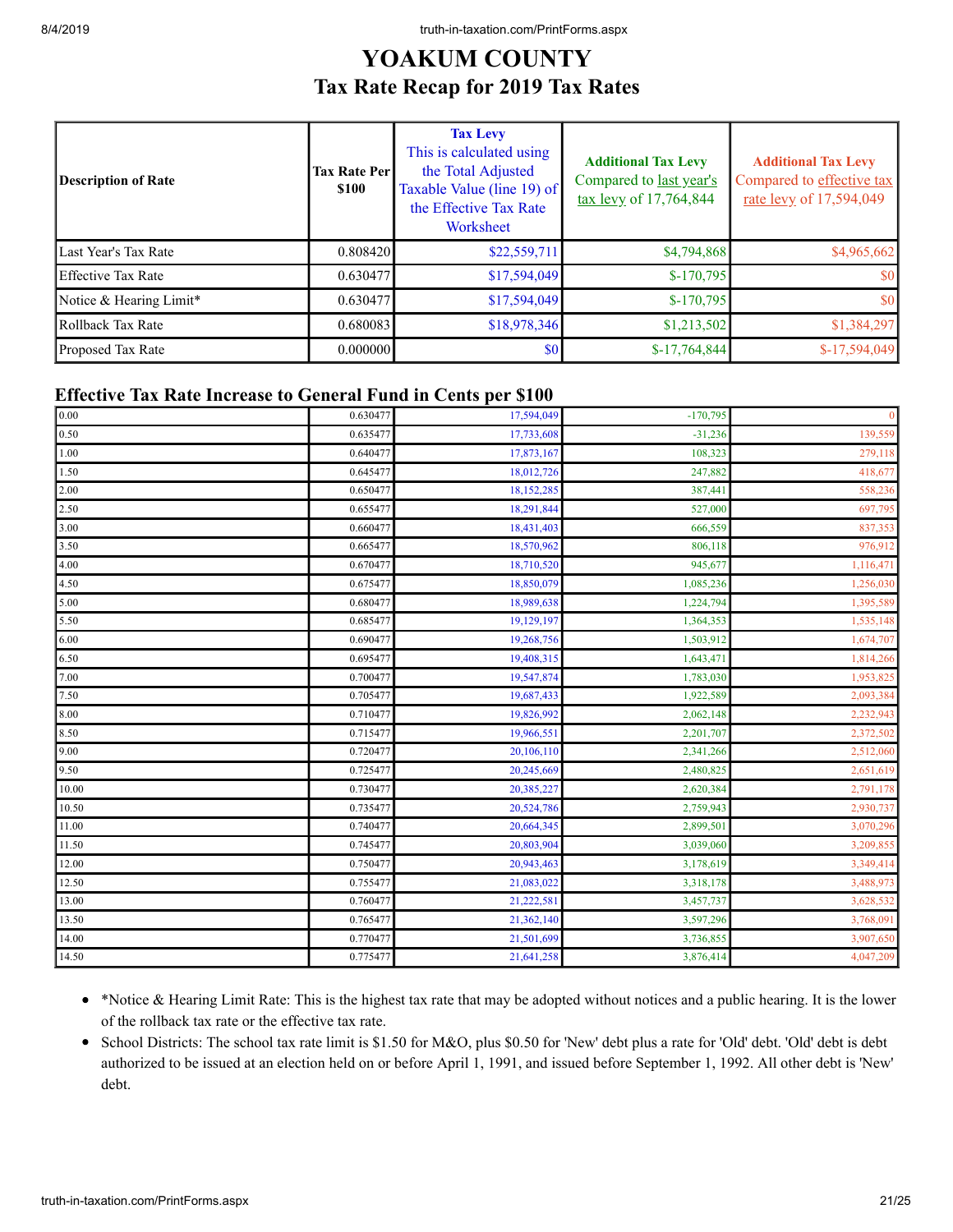<span id="page-21-1"></span><span id="page-21-0"></span>

| יטו שבו די        | uuu-ili-laxalioittoitiin tiitu olitistaspa                                                                                                                                                                                                                       |
|-------------------|------------------------------------------------------------------------------------------------------------------------------------------------------------------------------------------------------------------------------------------------------------------|
| <b>Tax Levy:</b>  | This is calculated by taking the adjusted taxable value (line 19 of Effective Tax Rate)<br>Worksheet), multiplying by the appropriate rate, such as the Effective Tax Rate and dividing<br>by 100.                                                               |
|                   | For School Districts: This is calculated by taking the adjusted taxable value (line 34 of the<br>Rollback Tax Rate Worksheet), multiplying by the appropriate rate, dividing by 100 and then<br>adding this year's frozen tax levy on homesteads of the elderly. |
| <b>Last Year:</b> | <b>Additional Levy</b> This is calculated by taking Last Year's taxable value (line 3 of Effective Tax Rate<br>Worksheet), multiplying by Last Year's tax rate (line 4 of Effective Tax Rate Worksheet) and<br>dividing by 100.                                  |
|                   | For School Districts: This is calculated by taking Last Year's taxable value, subtracting Last<br>Year's taxable value for the elderly, multiplying by Last Year's tax rate, dividing by 100 and<br>adding Last Year's tax ceiling.                              |
| <b>This Year:</b> | <b>Additional Levy</b> This is calculated by taking the current adjusted taxable value, multiplying by the Effective<br>Tax Rate and dividing by 100.                                                                                                            |

<span id="page-21-2"></span>**For School Districts:** This is calculated by taking the adjusted taxable value (line 34 of the Rollback Tax Rate Worksheet), multiplying by the Effective Tax Rate, dividing by 100 and adding This Year's tax ceiling.

**COUNTIES ONLY:** All figures in this worksheet include ALL County Funds. Tax Levy amounts are the sum of each Fund's Taxable Value X each Fund's Tax Rate.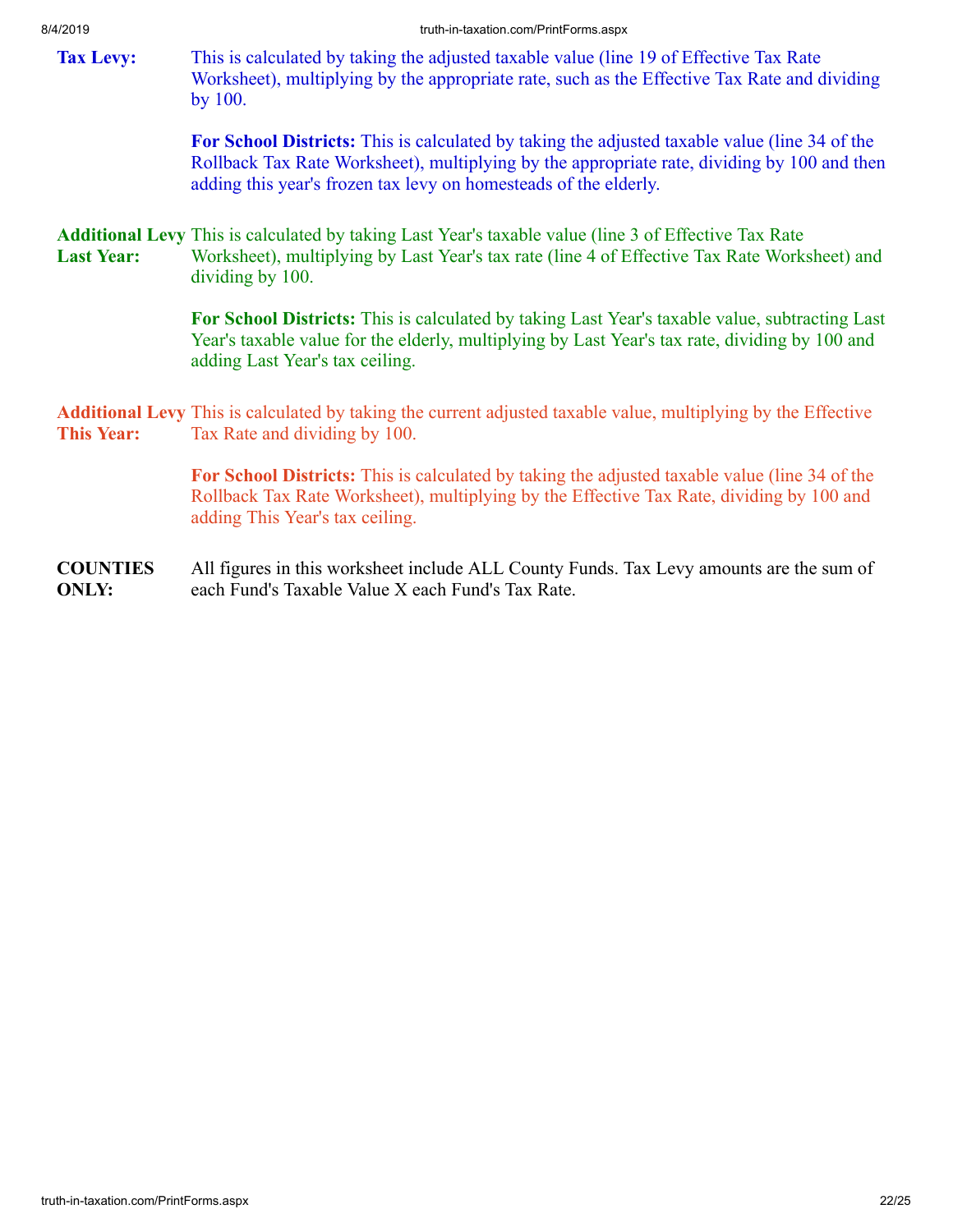# **2019 Property Tax Rates in YOAKUM COUNTY**

This notice concerns 2019 property tax rates for YOAKUM COUNTY . It presents information about three tax rates. Last year's tax rate is the actual rate the taxing unit used to determine property taxes last year. This year's *effective* tax rate would impose the same total taxes as last year if you compare properties taxed in both years. This year's *rollback* tax rate is the highest tax rate the taxing unit can set before taxpayers can start tax rollback procedures. In each case these rates are found by dividing the total amount of taxes by the tax base (the total value of taxable property) with adjustments as required by state law. The rates are given per \$100 of property value.

|                                                                                            | <b>County General Fund</b> | <b>YOAKUM FC &amp; LR</b> |       |
|--------------------------------------------------------------------------------------------|----------------------------|---------------------------|-------|
| Last year's tax rate:                                                                      |                            |                           |       |
| Last year's operating taxes                                                                | \$14,157,982               | \$2,907,414               |       |
| Last year's debt taxes                                                                     | \$562,157                  | \$0                       |       |
| Last year's total taxes                                                                    | \$14,720,139               | \$2,907,414               |       |
| Last year's tax base                                                                       | \$2,173,019,634            | \$2,169,358,669           |       |
| Last year's total tax rate                                                                 | 0.674842/\$100             | 0.133578/\$100            |       |
| This year's effective tax rate:                                                            |                            |                           |       |
| Last year's adjusted taxes<br>(after subtracting taxes on lost<br>property)                | \$14,679,138               | \$2,899,607               |       |
| $\div$ This year's adjusted tax base<br>(after subtracting value of new<br>property)       | \$2,788,747,786            | \$2,785,216,985           |       |
| $=$ This year's effective tax rate for<br>each fund                                        | 0.526370/\$100             | 0.104107/\$100            |       |
| Total effective tax rate                                                                   | 0.630477/\$100             |                           |       |
| This year's rollback tax rate:                                                             |                            |                           |       |
| Last year's adjusted operating<br>taxes                                                    |                            |                           |       |
| (after subtracting taxes on lost<br>property and adjusting for any                         |                            |                           |       |
| transferred function, tax<br>increment financing, state<br>criminal justice mandate and/or |                            |                           |       |
| enhanced indigent health care<br>expenditures)                                             | \$14,137,091               | \$2,899,607               |       |
| $\div$ This year's adjusted tax base                                                       | \$2,788,747,786            | \$2,785,216,985           |       |
| $\equiv$ This year's effective operating                                                   |                            |                           |       |
| rate                                                                                       | 0.506933/\$100             | 0.104107/\$100            |       |
| $\chi$ 1.08 = this year's maximum<br>operating rate                                        | 0.547487/\$100             | 0.112435/\$100            |       |
| + This year's debt rate                                                                    | 0.020161/\$100             | $0.000000/\$100$          |       |
| = This year's rollback rate for each                                                       | 0.567648/\$100             | 0.112435/\$100            |       |
| truth-in-taxation.com/PrintForms.aspx                                                      |                            |                           | 23/25 |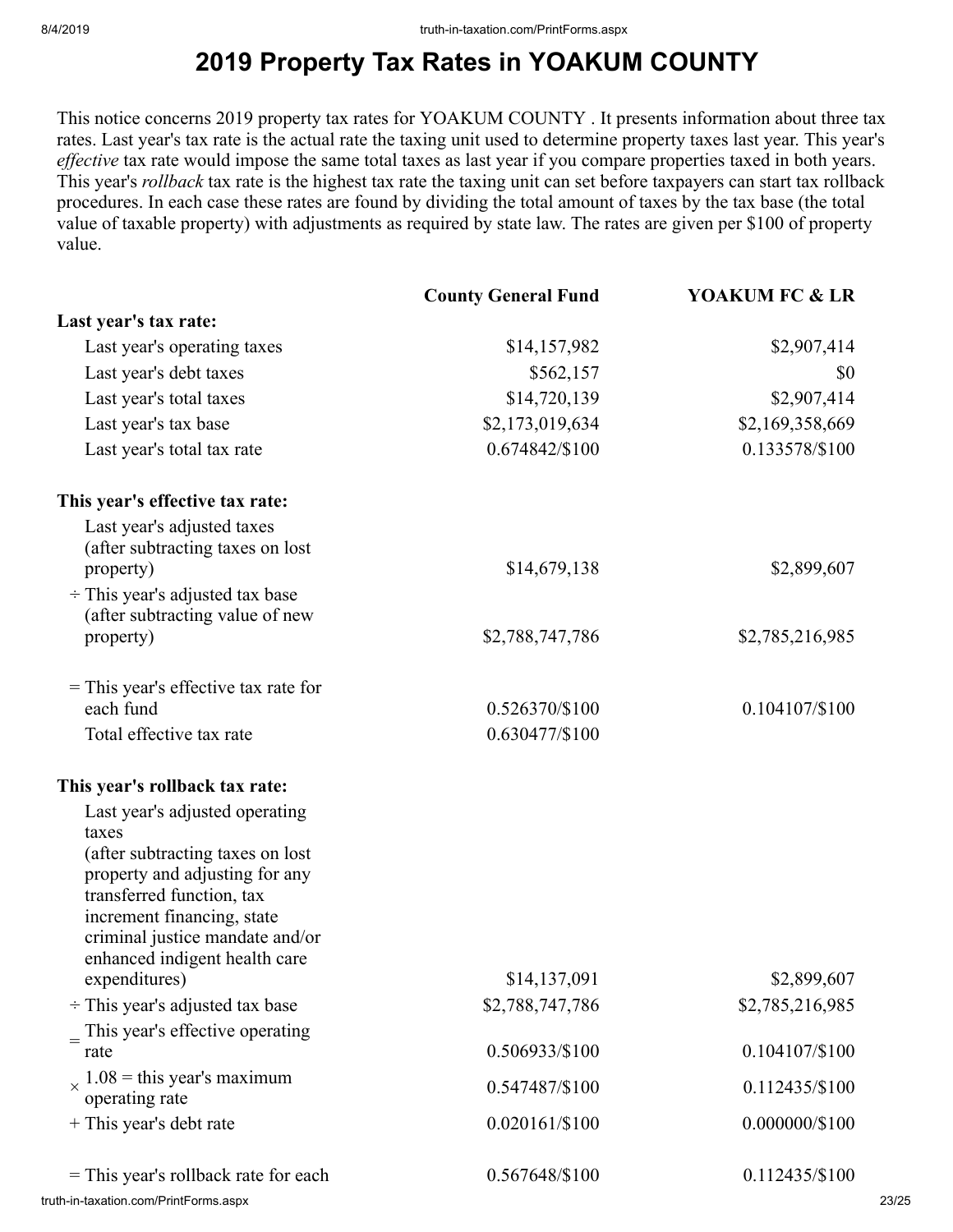fund

This year's total rollback rate 0.680083/\$100